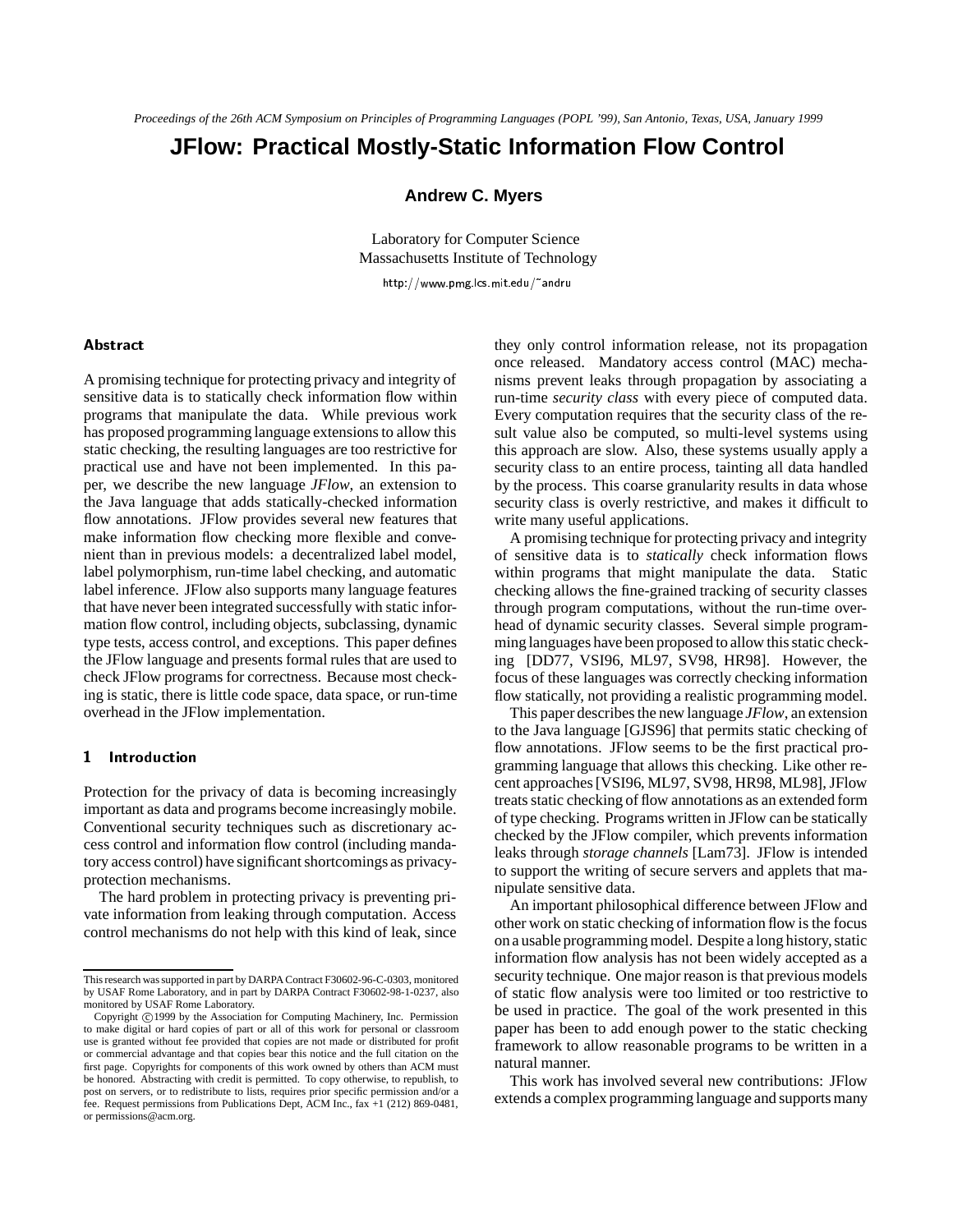language features that have not been previously integrated with static flow checking, including mutable objects (which subsume function values), subclassing, dynamic type tests, and exceptions. JFlow also provides powerful new features that make information flow checking less restrictive and more convenient than in previous programming languages:

- It supports the *decentralized label model* [ML97, ML98], which allows multiple principals to protect their privacy even in the presence of mutual distrust. It also supports safe, statically-checked *declassification*, or *downgrading*, allowing a principal to relax its own privacy policies without weakening policies of other principals.
- It provides a simple but powerful model of access control that allows code privileges to be checked statically, and also allows authority to be granted and checked dynamically.
- It provides *label polymorphism*, allowing code that is generic with respect to the security class of the data it manipulates.
- Run-time label checking and first-class label values provide a dynamic escape when static checking is too restrictive. Run-time checks are statically checked to ensure that information is not leaked by the success or failure of the run-time check itself.
- Automatic label inference makes it unnecessary to write many of the annotations that would otherwise be required.

The JFlow compiler is structured as a source-to-source translator, so its output is a standard Java program that can be compiled by any Java compiler. For the most part, translation involves removal of the static annotations in the JFlow program (after checking them, of course). There is little code space, data space, or run time overhead, because most checking is performed statically.

The remainder of this paper is structured as follows: Section 2 contains an overview of the JFlow language and a rationale for the decisions taken. Section 3 discusses static checking, sketches the framework used to check program constructs in a manner similar to type checking, and both formally and informally presents some of the rules used. This section also describes the translations that are performed by the compiler. Section 4 compares this work to other work in related areas, and Section 5 provides some conclusions. The grammar of JFlow is provided for reference in Appendix A.

## 2 Language overview

This section presents an overview of the JFlow language and a rationale for its design. JFlow is an extension to the Java language that incorporates the decentralized label model. In Section 2.1, the previous work on the decentralized label model [ML97, ML98] is reviewed. The language description in the succeeding sections focuses on the differences between JFlow and Java, since Java is widely known and well-documented [GJS96].

## 2.1 Labels

In the decentralized label model, data values are *labeled* with security policies. A label is a generalization of the usual notion of a security class; it is a set of policies that restrict the movement of any data value to which the label is attached. Each policy in a label has an *owner O*, which is a principal whose data was observed in order to create the value. Principals are users and other authority entities such as *groups* or *roles*. Each policy also has a set of *readers*, which are principals that *O* allows to observe the data. A single principal may be the owner of multiple policies and may appear in multiple reader sets.

For example, the label  $L = \{o_1: r_1, r_2: o_2: r_2, r_3\}$  has two policies in it (separated by semicolons), owned by  $o_1$  and  $o_2$ respectively. The policy of principal  $o_1$  allows  $r_1$  and  $r_2$  to read; the policy of principal  $o_2$  allows  $r_2$  and  $r_3$  to read. The *effective reader set* contains only the common reader  $r_2$ . The least restrictive label possible is the label  $\{\}$ , which contains no policies. Because no principal expresses a privacy interest in this label, data labeled by  $\{\}$  is completely public as far as the labeling scheme is concerned.

There are two important intuitions behind this model: first, data may only be read by a user of the system if all of the policies on the data list that user as a reader. The effective policy is an intersection of all the policies on the data. Second, a principal may choose to relax a policy that it owns. This is a safe form of *declassification* — safe, because all of the other policies on the data are still enforced.

A process has the authority to act on behalf of some (possibly empty) set of principals. The authority possessed by a process determines the declassifications that it is able to perform. Some principals are also authorized to *act for* other principals, creating a *principal hierarchy*. The principal hierarchy may change over time, but revocation is assumed to occur infrequently. The meaning of a label is affected by the current principal hierarchy. For example, if the principal  $r'$ can act for the principal  $r$ , then if  $r$  is listed as a reader by a policy,  $r'$  is effectively listed by that policy as well. The meaning of a label under different principal hierarchies is discussed extensively in an earlier paper [ML98].

Every variable is *statically bound* to a static label. (The alternative, *dynamic binding*, largely prevents static analysis and can be simulated in JFlow if needed.) If a value  $v$  has label  $L_1$  and a variable x has label  $L_2$ , we can assign the value to the variable  $(x := v)$  only if  $L_1$  can be *relabeled* to  $L_2$ , which is written as  $L_1 \sqsubseteq L_2$ . The definition of this binary relation on labels is intuitive:  $L_1 \sqsubseteq L_2$  if for every policy in  $L_1$ , there is some policy in  $L_2$  that is at least as restrictive [ML98]. Thus, the assignment does not leak information.

In this system, the label on  $x$  is assigned by the programmer who writes the code that uses  $x$ . The power to select a label for x does not give the programmer the ability to leak  $v$ , because the static checker permits the assignment to  $x$  only if the label on  $x$  is sufficiently restrictive. After the assignment, the static binding of the label of x prevents leakage. (Changes in who can read the value in  $x$  are effected by modifying the principal hierarchy, but changes to the principal hierarchy require appropriate privilege.)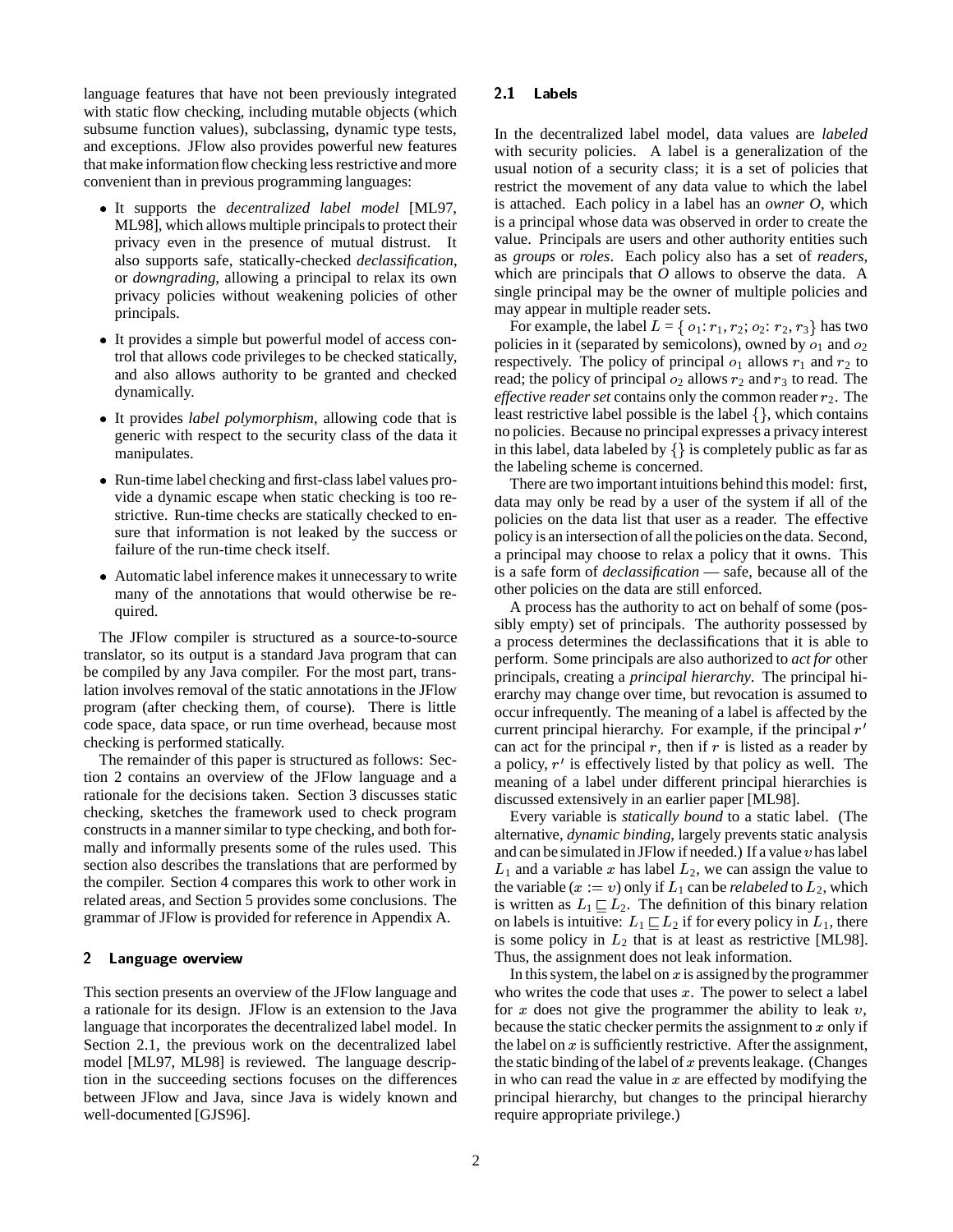Computations (such as multiplying two numbers) cause *joining*  $(\sqcup)$  of labels; the label of the result is the least restrictive label that is at least as restrictive as the labels of the values used in the computation; that is, the least upper bound of the labels. The join of two sets of policies is simply the union of the sets of policies. The relation  $\subseteq$  generates a lattice of equivalence classes of labels with  $\sqcup$  as the LUB operator. Lattice properties are important for supporting automatic label inference and label polymorphism [ML97, ML98]. The notation  $A \approx B$  is also used as a shorthand for  $A \sqsubseteq B \land B \sqsubseteq A$ (which does not mean that the labels are equal [ML98]).

Declassification provides an escape hatch from strict information flow tracking. If the authority of a process includes a principal  $p$ , a value may be declassified by dropping policies owned by principals that  $p$  acts for. The ability to declassify provides the opportunity for <sup>p</sup> to choose to release information based on a more sophisticated analysis.

All practical information flow control systems provide the ability to declassify data because strict information flow control is too restrictive to write real applications. More complex mechanisms such as *inference controls* [Den82] often are used to decide when declassification is appropriate. In previous systems, declassification is performed by a *trusted subject*: code having the authority of a highly trusted principal. One key advantage of the new label structure is that it is *decentralized*: it does not require that all other principals in the system trust a principal p's declassification decision, since  $p$  cannot weaken the policies of principals that it does not act for.

## 2.2 Labeled types

This section begins the description of the new work in this paper (the JFlow programming language), which incorporates the label model just summarized. In a JFlow program, a label is denoted by a *label expression*, which is a set of *component expressions*. As in Section 2.1, a component expression of the form *owner: reader*<sub>1</sub>*, reader*<sub>2</sub>*,* ... denotes a policy. A label expression is a series of component expressions, separated by semicolons, such as  $\{o_1: r_1, r_2; o_2: r_2, r_3\}$ . In a program, a component expression may take additional forms; for example, it may be simply a variable name. In that case, it denotes the set of policies in the label of that variable. The label  $\{a\}$  contains a single component; the meaning of the label is that the value it labels should be as restricted as the variable a is. The label  $\{a, o: r\}$  contains two components, indicating that the labeled value should be as restricted as <sup>a</sup> is, and also that the principal o restricts the value to be read by at most r.

In JFlow, every value has a *labeled type* that consists of two parts: an ordinary Java type such as int, and a label that describes the ways that the value can propagate. The type and label parts of a labeled type act largely independently. Any type expression *t* may be labeled with any label expression  $\{l\}$ . This labeled type expression is written as  $t\{l\}$ ; for example, the labeled type int $\{p_i\}$  represents an integer that principal p owns and only p can read (the owner of a policy is always implicitly a reader).

The goal of type checking is to ensure that the apparent,

 $int{public} x;$ boolean {secret } b; int  $x = 0$ : if the contract of the contract of  $\mathbf{b}$  $x = 1$ ;

and the contract of the contract of the contract of the contract of the contract of the contract of the contract of the contract of the contract of the contract of the contract of the contract of the contract of the contra



static type of each expression is a supertype of the actual, run-time type of every value it might produce; similarly, the goal of label checking is to ensure that the apparent label of every expression is at least as restrictive as the actual label of every value it might produce. In addition, label checking guarantees that, except when declassification is used, the apparent label of a value is at least as restrictive as the actual label of every value that might *affect* it. In principle, the actual label could be computed precisely at run time. Static checking ensures that the apparent, static label is always a conservative approximation of the actual label. For this reason, it is typically unnecessary to represent the actual label at run time.

A labeled type may occur in a JFlow program in most places where a type may occur in a Java program. For example, variables may be declared with labeled type:

 $int{p} x;$  $int{x}$  y;  $\cdots$   $\cdots$   $\cdots$   $\cdots$ 

The label may always be omitted from a labeled type, as in the declaration of z. If omitted, the label of a local variable is inferred automatically based on its uses. In other contexts where a label is omitted, a context-dependent default label is generated. For example, the default label of an instance variable is the public label  $\{\}$ . Several other cases of default label assignment are discussed later.

### 2.3 Implicit flows

In JFlow, the label of an expression's value varies depending on the evaluation context. This somewhat unusual property is needed to prevent leaks through *implicit flows*: channels created by the control flow structure itself.

Consider the code segment of Figure 1. By examining the value of the variable x after this segment has executed, we can determine the value of the secret boolean <sup>b</sup>, even though x has only been assigned constant values. The problem is the assignment  $x=1$ , which should not be allowed.

To prevent information leaks through implicit flows, the compiler associates a *program-counter label* (pc) with every statement and expression, representing the information that might be learned from the knowledge that the statement or expression was evaluated. In this program, the value of pc during the consequent of the if statement is  $\{b\}$ . After the if statement,  $pc = \{\}$ , since no information about b can be deduced from the fact that the statement after the if statement is executed. The label of a literal expression (e.g., <sup>1</sup>) is the same as its  $p_c$ , or  $\{b\}$  in this case. The unsafe assignment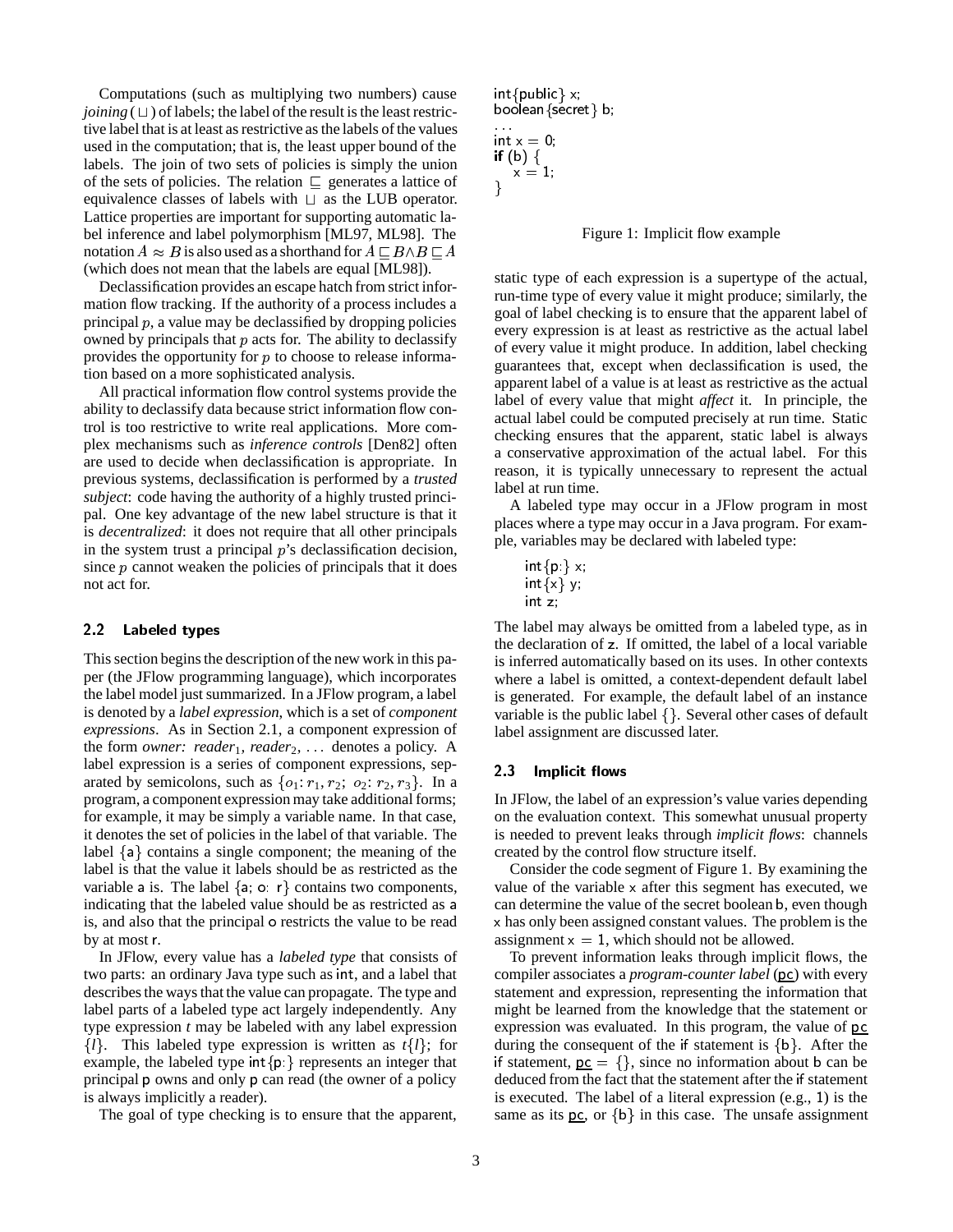```
\n
$$
\begin{array}{l}\n\text{label}{L} \text{lib} \\
\text{int}_{x} \text{lib} > x; \\
\text{int}_{p} \text{b} > y; \\
\text{switch label}(x) < \\
\text{case } (\text{int}_{y} \text{z}) > y = z; \\
\text{else throw new UnsafeTransfer();}\n\end{array}
$$
\n
```

Figure 2: Switch label

 $(x = 1)$  in the example is prevented because the label of x  $({\{\text{public}\}})$  is not at least as restrictive as the label of 1 in this expression, which is  $\{b\}$ , or  $\{secret\}$ .

#### $2.4$ **Run**-time labels

In JFlow, labels are not purely static entities; they may also be used as values. First-class values of the new primitive type label represent labels. This functionality is needed when the label of a value cannot be determined statically. For example, if a bank stores a number of customer accounts as elements of a large array, each account might have a different label that expresses the privacy requirements of the individual customer. To implement this example in JFlow, each account can be labeled by an attached dynamic label value.

A variable of type label may be used both as a first-class value and as a label for other values. For example, methods can accept arguments with run-time labels,as in the following method declaration:

static float $\{ * \text{lb} \}$  compute(int  $x\{ * \text{lb} \}$ , label lb)

In this example, the component expression \*lb denotes the label contained *in* the variable lb, rather than the label *of* the variable lb. To preserve safety, variables of type label (such as lb) may be used to construct labels only if they are immutable after initialization; in Java terminology, if they are final. (Unlike in Java, arguments in JFlow are always final.)

The important power that run-time labels add is the ability to be examined at run-time, using the switch label statement. An example of this statement is shown in Figure 2. The code in this figure attempts to transfer an integer from the variable x to the variable y. This transfer is not necessarily safe, because <sup>x</sup>'s label, lb, is not known statically. The statement examines the run-time label of the expression x, and executes one of several case statements. The statement executed is the first whose associated label is at least as restrictive as the expression label; that is, the first statement for which the assignment of the expression value to the declared variable (in this case, z) is legal. If it is the case that  $\{ * \mathsf{lb} \} \sqsubseteq \{ \mathsf{p} : \}$ , the first arm of the switch will be executed, and the transfer will occur safely via z. Otherwise, the code throws an exception.

Since lb is a run-time value, information may be transferred through it. This can occur in the example by observing which of the two arms of the switch are executed. To prevent this information channel from becoming an information leak, the pc in the first arm is augmented to include lb's label, which is  ${L}$ . The code passes static checking only if the assignment from y to z is legal; that is, if  $\{L\} \sqsubseteq \{y\}$ .

```
class Account \{for the contract of the contract of the contract of the contract of the contract of the contract of the contract of the contract of the contract of the contract of the contract of the contract of the contract of the contra
         final principal customer;
         String{customer:} name;
        float{cutconer:} balance;
```
graduate and the contract of the contract of the contract of the contract of the contract of the contract of the contract of the contract of the contract of the contract of the contract of the contract of the contract of t

Figure 3: Bank account using run-time principals

Run-time labels can be manipulated statically, though conservatively; they are treated as an unknown but fixed label. The presence of such opaque labels is not a problem for static analysis, because of the lattice properties of these labels. For example, given any two labels  $L_1$  and  $L_2$  where  $L_1 \sqsubseteq L_2$ , it is the case for any third label  $L_3$  that  $L_1 \sqcup L_3 \sqsubseteq L_2 \sqcup L_3$ . This implication makes it possible for an opaque label  $L_3$  to appear in a label without preventing static analysis. Using it, unknown labels, including run-time labels, can be propagated statically.

#### 2.5 Authority and declassication

JFlow has capability-like access control that is both dynamically and statically checked. A method executes with some authority that has been granted to it. The authority is essentially the capability to act for some set of principals, and controls the ability to declassify data. Authority also can be used to build more complex access control mechanisms.

At any given point within a program, the compiler understands the code to be running with the ability to act for some set of principals, called the *static authority* of the code at that point. The actual authority may be greater, because those principals may be able to act for other principals.

The principal hierarchy may be tested at any point using the actsFor statement. The statement actsFor $(p_1, p_2)$  *S* executes the statement *S* if the principal  $p_1$  can act for the principal p2. Otherwise, the statement *S* is skipped. The statement *S* is checked under the assumption that this acts-for relation exists: for example, if the static authority includes  $p_1$ , then during static checking of *S*, it is augmented to include  $p_2$ .

A program can use its authority to declassify a value. The expression declassify( $e$ ,  $L$ ) relabels the result of an expression  $e$  with the label  $L$ . Declassification is checked statically, using the static authority at the point of declassification. The declassify expression may relax policies owned by principals in the static authority.

#### $2.6$ Run-time principals

Like labels, principals may also be used as first-class values at run time. The type principal represents a principal that is a value. A final variable of type principal may be used as if it were a real principal. For example, a policy may use a final variable of type principal to name an owner or reader. These variables may also be used in actsFor statements, allowing static reasoning about parts of the principal hierarchy that may vary at run time. When labels are constructed using run-time principals, declassification may also be performed on these labels.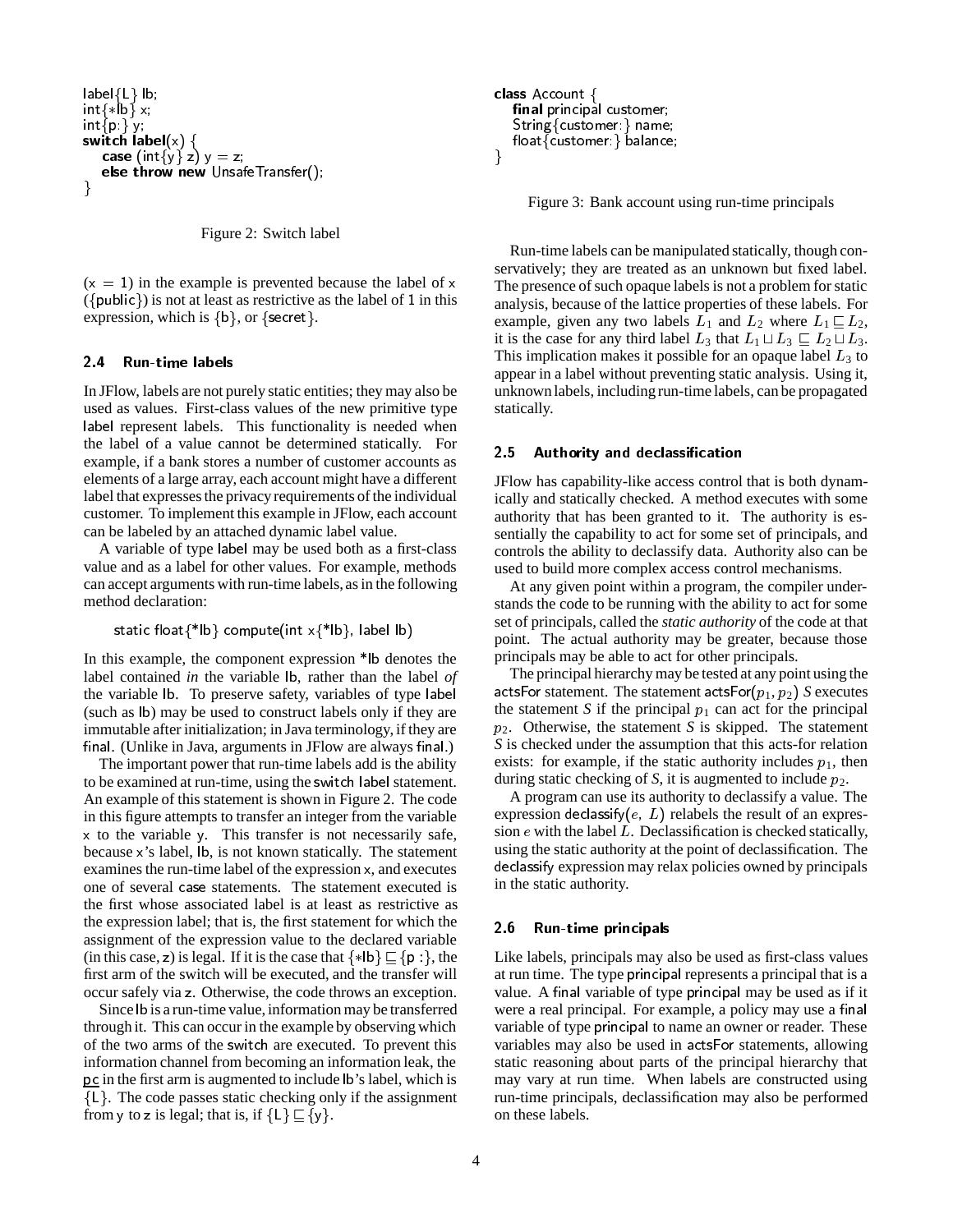```
public class Vector[label L] extends AbstractList[L] {
      private int\{L\} length;
      private Object{L} {\lbrack} {\lbrack} {\lbrack} elements;
      public Vector() ...
      public Object elementAt(int i): {L; i}throws (ArrayIndexOutOfBoundsException) from A and Areturn elements[i];
             and the contract of the contract of the contract of the contract of the contract of the contract of the contract of the contract of the contract of the contract of the contract of the contract of the contract of the contra
      public void setElementAt\{L\}(Object\{\} o, int\{\} i):::::
      public int{L} size() { return length; }
      public void clear\{L\}() \ldotsgraduate and the contract of the contract of the contract of the contract of the contract of the contract of the contract of the contract of the contract of the contract of the contract of the contract of the contract of t
```


Run-time principals are needed in order to model systems that are heterogeneous with respect to the principals in the system, without resorting to declassification. For example, a bank might store bank accounts with the structure shown in Figure 3, using run-time principals rather than run-time labels. With this structure, each account may be owned by a different principal (the customer whose account it is). The security policy for each account has similar structure but is owned by the principal in the instance variable customer. Code can manipulate the account in a manner that is generic with respect to the contained principal, but can also determine at run-time which principal is being used. The principal customer may be manipulated by an actsFor statement, and the label {customer:} may be used by a switch label statement.

### 2.7 Classes

Even in the type domain, *parameterizing* classes is important for building reusable data structures. It is even more important to have polymorphism in the information flow domain; the usual way to handle the absence of statically-checked type polymorphism is to perform dynamic type casts, but this approach works poorly when applied to information flow since new information channels are created by dynamic tests.

To allow usable data structures in JFlow, classes may be parameterized to make them generic with respect to some number of labels or principals. Class and interface declarations are extended to include an optional set of explicitly declared parameters.

For example, the Java Vector class is translated to JFlow as shown in Figure 4. Vector is parameterized on the label L, which represents the label of the contained elements. Assuming that secret and public are appropriately defined, the types Vector[{secret}] and Vector[{public}] would represent vectors of elements of differing sensitivity. Without the ability to parameterize classes on labels, it would be necessary to reimplement Vector for every distinct element label.

The addition of label and principal parameters to JFlow makes parameterized classes into simple *dependent types* [Car91], since types contain values. To ensure that these dependent types have a well-defined meaning, only immutable variables may be used as parameters.

Note that even if {secret}  $\subseteq$  {public}, it is not the case

that Vector[{secret}]  $\leq$  Vector[{public}], since subtyping is invariant in the parameter <sup>L</sup> (the subtype relation is denoted here by  $\leq$ ). When such a relation is sound, the parameter may be declared as a covariant label rather than as a label, which places additional restrictions on its use. For example, no method argument or mutable instance variable may be labeled using the parameter.

A class always has one implicit label parameter: the label  $\{$ this $\}$ , which represents the label on an object of the class. Because  $L_1 \sqsubseteq L_2$  implies that  $C\{L_1\}$  acts like a subtype of  $C\{L_2\}$ , the label of this is necessarily a covariant parameter, and its use is restricted in the same manner as with other covariant parameters.

A class may have some authority granted to its objects by adding an authority clause to the class header. The authority clause may name principals external to the program, or principal parameters. If the authority clause names external principals, the process that installs the class into the system must have the authority of the named principals. If the authority clause names principals that are parameters of the class, the code that creates an object of the class must have the authority of the actual principal parameters used in the call to the constructor. If a class C has a superclass  $C_s$ , any authority in  $C_s$  must be covered by the authority clause of  $C$ . It is not possible to obtain authority by inheriting from a superclass.

#### $2.8$ **Methods**

Like class declarations, JFlow method declarations also contain some extensions. There are a few optional annotations to manage information flow and authority delegation. A method header has the following syntax (in the form of the Java Language Specification [GJS96]):

### MethodHeader:

Modifiers*opt* LabeledType Identifier BeginLabel*opt* ( FormalParameterList*opt* ) EndLabel*opt* Throws*opt* WhereConstraints*opt*

### FormalParameter:

LabeledType Identifier OptDims

The return value, the arguments, and the exceptions may each be individually labeled. One subtle change from Java is that arguments are always implicitly final, allowing them to be used as type parameters. This change is made for the convenience of the programmer and does not significantly change the power of the language.

There are also two optional labels called the *begin-label* and the *end-label*. The begin-label is used to specify any restriction on pc at the point of invocation of the method. The end-label — the final  $p_c$  — specifies what information can be learned by observing whether the method terminates normally. Individual exceptions and the return value itself also may have their own distinct labels, which provides finegrained tracking of information flow.

In Figure 5 are some examples of JFlow method declarations. When labels are omitted in a JFlow program, a default label is assigned. The effect of these defaults is that often methods require no label annotations whatever. Labels may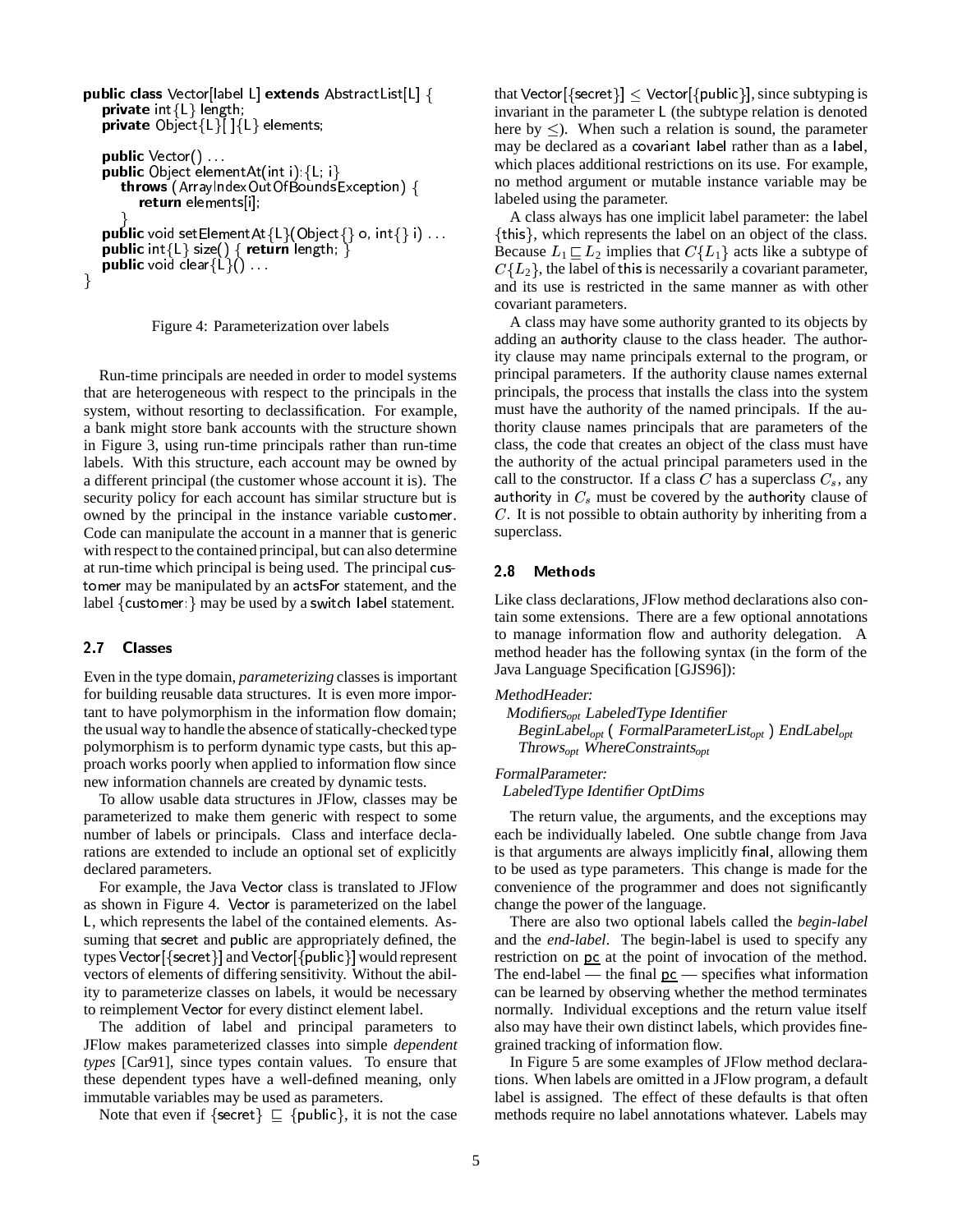```
static int\{x,y\} add(int x, int y) \{ return x + y; \}boolean compare_str(String name, String pwd):{name; pwd}
     throws(NullPointerException) \{ \dots \}boolean store\{L\}(int\{\} x)
     throws(NotFound) { \ldots }
```
Figure 5: JFlow method declarations

be omitted from a method declaration, signifying the use of *implicit label polymorphism*. For example, the arguments of add and compare str are unlabeled. When an argument label is omitted, the method is generic with respect to the label of the argument. The argument label becomes an implicit parameter of the procedure. For example, the method add can be called with any two integers <sup>x</sup> and <sup>y</sup>, regardless of their labels. This label polymorphism is important for building libraries of reusable code. Without it, a math routine like add would have to be reimplemented for every argument label ever used.

The default label for a return value is the end-label, joined with the labels of all the arguments. For add, the default return value label is exactly the label written  $({x,y})$ , so the return value could be written just as int. The default label on an exception is the end-label, as in the compare str example. If the begin-label is omitted, as in add, it becomes an implicit parameter to the method. Such a method can be called regardless of the caller's pc. Because the pc within the method contains an implicit parameter, this method is prevented from causing real side effects; it may of course modify local variables and mutate objects passed as arguments if they are appropriately declared, but true side effects would create static checking errors.

Unlike in Java, the method may contain a list of *constraints* prefixed by the keyword where:

```
WhereConstraints:
 where Constraints
```

```
Constraint:
  authority ( Principals )
  caller ( Principals )
  actsFor ( Principal , Principal )
```
There are three different kinds of constraints:

- authority $(p_1, \ldots, p_n)$  This clause lists principals that the method is authorized to act for. The static authority at the beginning of the method includes the set of principals listed in this clause. The principals listed may be either names of global principals, or names of class parameters of type principal. Every listed principal must be also listed in the authority clause of the method's class. This mechanism obeys the principle of least privilege, since not all the methods of a class need to possess the full authority of the class.
- caller $(p_1, \ldots, p_n)$  Calling code may also dynamically grant authority to a method that has a caller constraint. Unlike with the authority clause, where the authority devolves from the object itself, authority in this case

```
class passwordFile authority(root) for \mathbf{r} and \mathbf{r} for \mathbf{r} for \mathbf{r}public boolean
          check (String user, String password)
          where authority(root) {
               // Return whether password is correct
               boolean match = false;
              try {
                         for the contract of the contract of the contract of the contract of the contract of the contract of the contract of the contract of the contract of the contract of the contract of the contract of the contract of the contra
                     for (int i = 0; i < names.length; i++) {
                             if (names[i] == user &&
                              passwords[i] == passwords[i] == passwords[i] == passwords[i] == passwords[i] == passwords[i] == passwords[i] ==
                                     match = true;break;
                              graduate and the contract of the contract of the contract of the contract of the contract of the contract of the
                      \}graduate and the contract of the contract of the contract of the contract of the contract of the contract of the contract of the contract of the contract of the contract of the contract of the contract of the contract of t
                      catch (NullPointerException e) \{\}catch (IndexOutOfBoundsException e) {
               \mathsf{return}\ \mathsf{declassify}(\mathsf{match},\ \{\mathsf{user},\ \mathsf{password}\}) ;and the contract of the contract of the contract of the contract of the contract of the contract of the contract of the contract of the contract of the contract of the contract of the contract of the contract of the contra
       private String [ ] names;
       private String f root: g [ ] passwords;
```
Figure 6: A JFlow password file

devolves from the caller. A method with a caller clause may be called only if the calling code possesses the requisite static authority.

The principals named in the caller clause need not be constants; they may also be the names of method arguments whose type is principal. By passing a principal as the corresponding argument, the caller grants that principal's authority to the code. These dynamic principals may be used as first-class principals; for example, they may be used in labels.

• actsFor  $(p_1, p_2)$  An actsFor constraint may be used to prevent the method from being called unless the specified acts-for relationship ( $p_1$  acts for  $p_2$ ) holds at the call site. When the method body is checked, the static principal hierarchy is assumed to contain any acts-for relationships declared in the method header. This constraint allows information about the principal hierarchy to be transmitted to the called method without any dynamic checking.

#### 29 **Example:** passwordFile

graduate and the contract of the contract of the contract of the contract of the contract of the contract of the contract of the contract of the contract of the contract of the contract of the contract of the contract of t

Now that the essentials of the JFlow language are covered, we are ready to consider some interesting JFlow code. Figure 6 contains a JFlow implementation of a simple password file, in which the passwords are protected by information flow controls. Only the method for checking passwords is shown. This method, check, accepts a password and a user name, and returns a boolean indicating whether the string is the right password for that user.

The if statement is conditional on the elements of pass words and on the variables user and password, whose labels are implicit parameters. Therefore, the body of the if statement has  $pc = \{user, password; root:\}$ , and the variable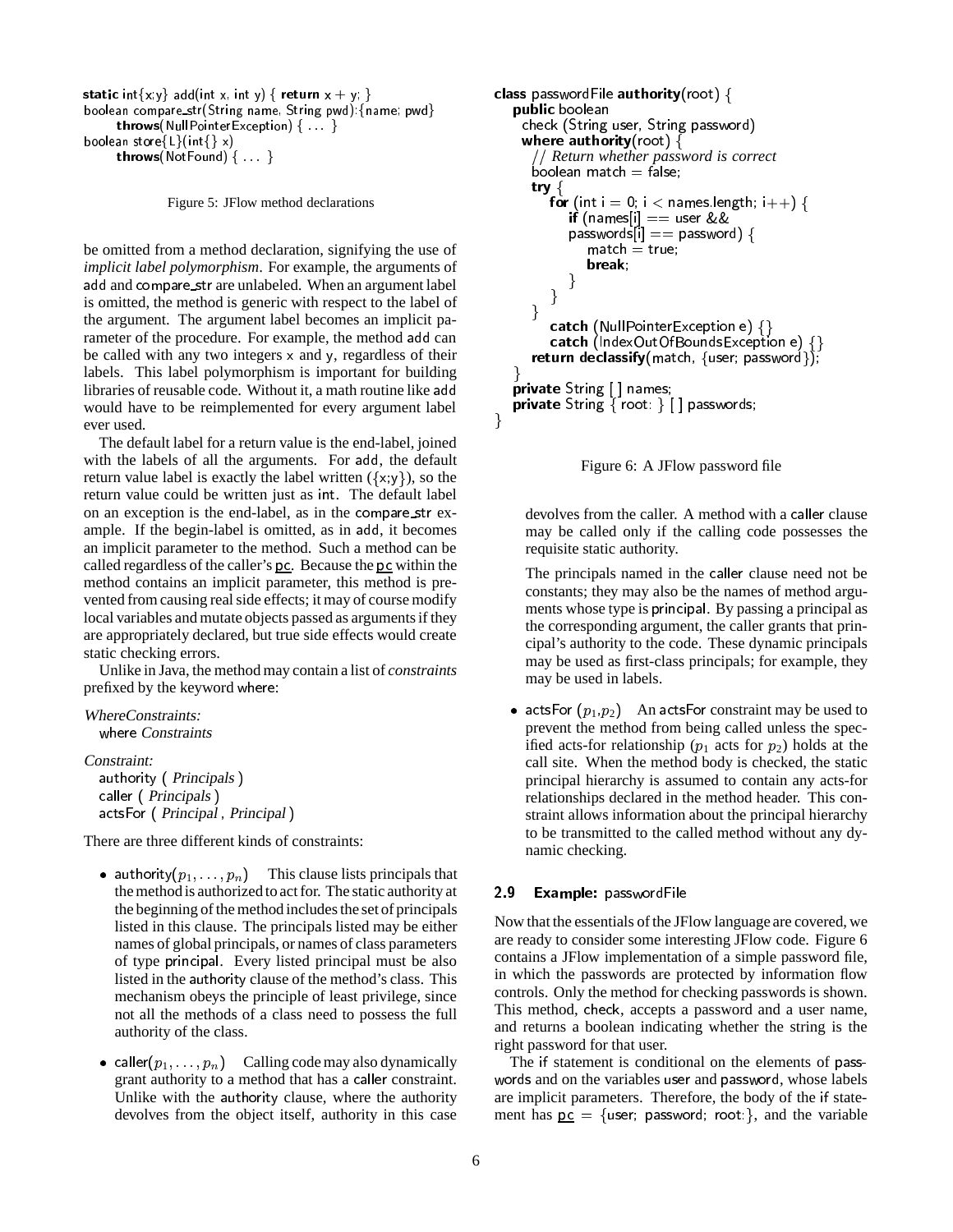```
class Protected {
                                                                           for the contract of the contract of the contract of the contract of the contract of the contract of the contract of the contract of the contract of the contract of the contract of the contract of the contract of the contra
             final label\{this\} lb;
             Object{*lb} content;
             public Protected{LL}(Object{*LL} x, label LL) {
                          \begin{array}{lll} \n\text{lb} = \text{LL}; & \text{if } x & \text{if } y & \text{if } y & \text{if } y & \text{if } y & \text{if } y & \text{if } y & \text{if } y & \text{if } y & \text{if } y & \text{if } y & \text{if } y & \text{if } y & \text{if } y & \text{if } y & \text{if } y & \text{if } y & \text{if } y & \text{if } y & \text{if } y & \text{if } y & \text{if } y & \text{if } y & \text{if } y & \text{if } y & \text{if } y & \text{if } y & \text{if } y & \textcontent = x; \frac{1}{2} checked assuming lb == LL
              and the contract of the contract of the contract of the contract of the contract of the contract of the contract of the contract of the contract of the contract of the contract of the contract of the contract of the contra
             public Object\{*L\} get(label L):\{L\}throws (IllegalAccess) {
                                                                                                                             for the contract of the contract of the contract of the contract of the contract of the contract of the contract of the contract of the contract of the contract of the contract of the contract of the contract of the contra
                          switch label(content) {
                                       case (Object\{*L\} unwrapped) return unwrapped;
                                        else throw new IllegalAccess();
                          R
                           graduate and the contract of the contract of the contract of the contract of the contract of the contract of the contract of the contract of the contract of the contract of the contract of the contract of the contract of t
             ļ
              and the contract of the contract of the contract of the contract of the contract of the contract of the contract of the contract of the contract of the contract of the contract of the contract of the contract of the contra
             public label get label() \{return lb;
              and the contract of the contract of the contract of the contract of the contract of the contract of the contract of the contract of the contract of the contract of the contract of the contract of the contract of the contra
\}
```
Figure 7: The Protected class

match also must have this label in order to allow the assignment match  $=$  true. This label prevents match from being returned directly as a result, since the label of the return value is the default label,  $\{user, password\}$ . Finally, the method declassifies match to this desired label, using its compiled-in authority to act for root. Note that the exceptions NullPointerException and IndexOutOfBoundsException must be explicitly caught, since the method does not explicitly declare them. More precise reasoning about the possibility of exceptions would make JFlow code more convenient to write.

Otherwise there is very little difference between this code and the equivalent Java code. Only three annotations have been added: an authority clause stating that the principal root trusts the code, a declassify expression, and a label on the elements of passwords. The labels for all local variables and return values are either inferred automatically or assigned sensible defaults. The task of writing programs is made easier in JFlow because label annotations tend to be required only where interesting security issues are present.

In this method, the implementor of the class has decided that declassification of match results in an acceptably small leak of information. Like all login procedures, this method does leak information, because exhaustively trying passwords will eventually extract the passwords from the password file. However, assuming that the space of passwords is large and passwords are difficult to guess, the amount of information gained in each trial is far less than one bit. Reasoning processes about acceptable leaks of information lie outside the domain of information flow control, but in this system, such reasoning processes can be accommodated in a natural and decentralized manner.

## 2.10 Example: Protected

The class Protected provides a convenient way of managing run-time labels, as in the bank account example mentioned earlier. Its implementation is shown in Figure 7. As the implementation shows, a Protected is an immutable pair containing a value content of type Object and a label lb that protects the value. Its value can be extracted with the get method, but the caller must provide a label to use for extraction. If the label is insufficient to protect the data, an exception is thrown. A value of type Protected behaves very much like a value in dynamic-checked information flow systems, since it carries a run-time label. A Protected has an obvious analogue in the type domain: a value dynamically associated with a type tag (*e.g.*,the Dynamic type [ACPP91]).

One key to making Protected convenient is to label the instance variable  $\mathsf{lb}$  with  $\{\mathsf{this}\}\$ . Without this labeling, Protected would need an additional explicit covariant label parameter to label lb with.

#### 2.11 **Limitations**

JFlow is not completely a superset of Java. Certain features have been omitted to make information flow control tractable. Also, JFlow does not eliminate all possible information leaks. Certain covert channels (particularly, various kinds of *timing channels*) are difficult to eliminate. Prior work has addressed static control of timing channels, though the resulting rules are restrictive [AR80, SV98]. Other covert channels arise from Java language features:

Threads. JFlow does not prevent threads from communicating covertly via the timing of asynchronous modifications to shared objects. This covert channel can be prevented by requiring only single-threaded programs.

Timing channels. JFlow cannot prevent threads from improperly gaining information by timing code with the system clock, except by removing access to the clock.

HashCode. In Java, the built-in implementation of the hashCode method, provided by the class Object, can be used to communicate information covertly. Therefore, in JFlow every class must implement its own hashCode.

**Static variables.** The order of static variable initialization can be used to communicate information covertly. In JFlow, this channel is blocked by ruling out static variables. However, static methods are legal. This restriction does not significantly hurt expressive power, since a program that uses static variables usually can be rewritten as a program in which the static variables are instance variables of an object. The order of initialization of these objects then becomes explicit and susceptible to analysis.

Finalizers. Finalizers are run in a separate thread from the main program, and therefore can be used to communicate covertly. Finalizers are not part of JFlow.

Resource exhaustion. An OutOfMemoryError can be used to communicate information covertly, by conditionally allocating objects until the heap is exhausted. JFlow treats this error as fatal, preventing it from communicating more than a single bit of information per program execution. Other exhaustion errors such as StackOverflow Error are treated similarly.

Wall-clock timing channels. A JFlow program can change its run time based on private information it has ob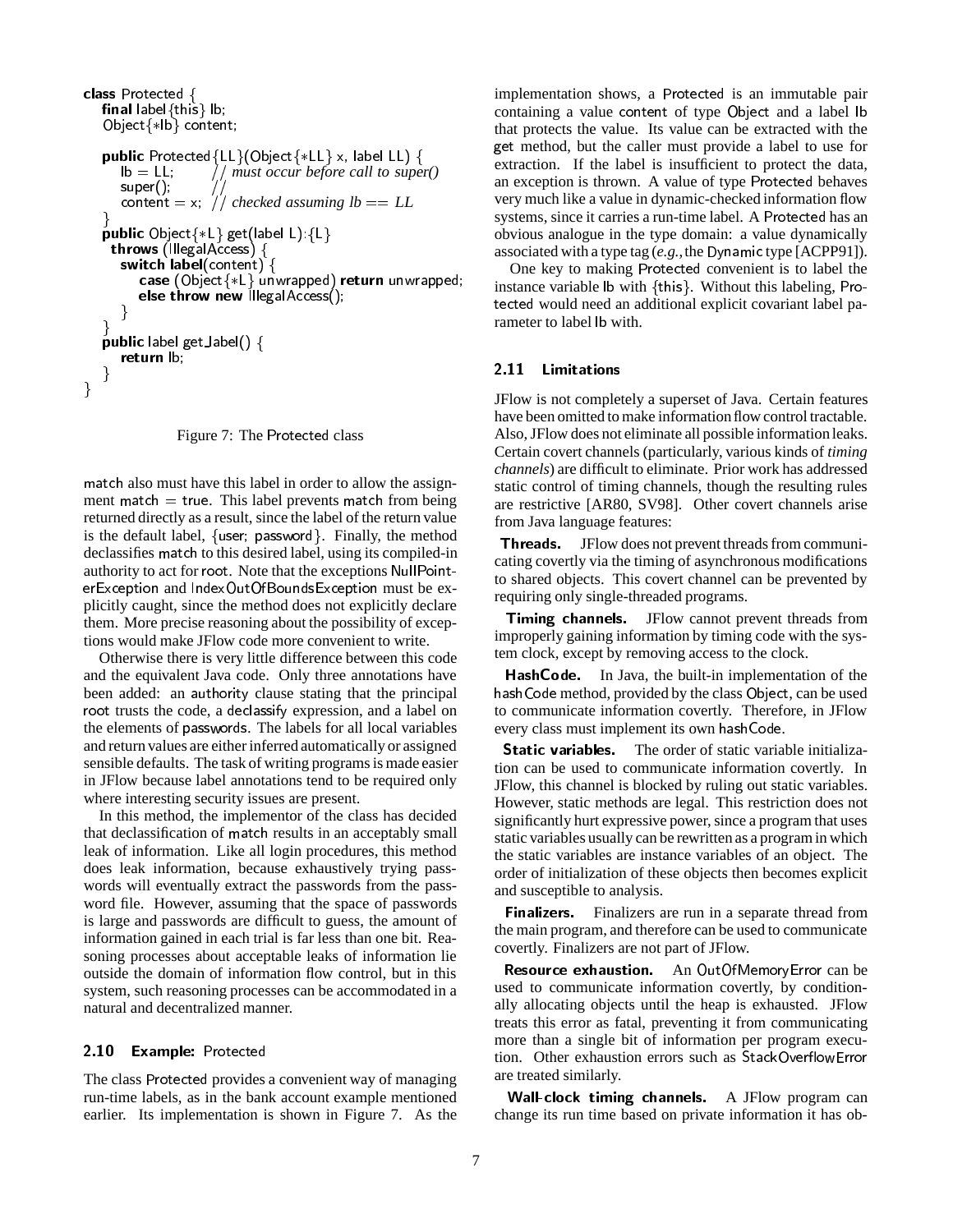served. As an extreme example, it can enter an infinite loop. JFlow does not attempt to control these channels.

Unchecked exceptions. Java allows users to define exceptions that need not be declared in method headers (*unchecked exceptions*), although this practice is described as atypical [GJS96]. In JFlow, there are no unchecked exceptions, since they could serve as covert channels.

Type discrimination on parameters. JFlow supports the run-time cast and instanceof operators of standard Java, but they may only be invoked using classes that lack parameters. The reason for this restriction is that information about the parameters is not available at run time. These operators could be permitted if the parameters were statically known to be matched, but this is not currently supported.

Backward compatibility. JFlow is not backward compatible with Java, since existing Java libraries are not flowchecked and do not provide flow annotations. However, in many cases, a Java library can be wrapped in a JFlow library that provides reasonable annotations.

### 3 Static checking and translation

This section covers the static checking that the JFlow compiler performs as it translates code, and the translation process itself.

#### $3.1$ **Exceptions**

An important limitation of earlier attempts to create languages for static flow checking has been the absence of usable exceptions. For example, in Denning's original work on static flow checking, exceptions terminated the program [DD77] because any other treatment of exceptions seemingly leaked information. Subsequent work has avoided exceptions entirely.

It might seem unnecessary to treat exceptions directly, since in many languages, a function that generates exceptions can be desugared into a function that returns a *discriminated union* or *oneof*. However, there are problems with this approach. The obvious way to handle oneofs causes all exceptions to carry the same label — an unacceptable loss of precision. Also, Java exceptions are actually *objects*, and the try::: catch statement functions like a *typecase*. This model cannot be translated directly into a oneof.

Nevertheless, it is useful to consider how oneof types *might* be handled in JFlow. The obvious way to treat oneof types is by analogy with record types. Each arm of the oneof has a distinct label associated with it. In addition, there is an added integer field tag that indicates which of the arms of the oneof is active. The problem with this model is that every assignment to the one of will require that  $\{tag} \E$  pc, and every attempt to use the one of will implicitly read  $\{tag\}.$ As a result, every arm of the oneof will effectively carry the same label. For modeling exceptions, this is unacceptable.

For each expression or statement, the static checker determines its *path labels*, which are the labels for the information transmitted by various possible termination paths: normal termination, termination through exceptions, termination through a return statement, and so on. This fine-grained analysis avoids the unnecessary restrictiveness that would be produced by desugaring exceptions. Each exception that can be raised by evaluating a statement or expression has a possibly distinct label that is transferred to the pc of catch statements that might intercept it. Even finer resolution is provided for normal termination and for return termination; for example, the label of the value of an expression may differ from the label associated with normal termination. Finally, termination of a statement by a break or continue statement is also tracked without confusing distinct break or continue targets.

The path labels for a statement or expression are represented as a map from symbols to labels. Each mapping represents a termination path that the statement or expression might take, and the label of the mapping indicates what information may be transmitted if this path is known to be the actual termination path. The domain of the map includes several different kinds of entities:

- The symbol n, which represents normal termination.
- $\bullet$  The symbol  $r$ , which represents termination through a return statement.
- Classes that inherit from Throwable. A mapping from a class represents termination by an exception.
- The symbols nv and rv represent the labels of the normal value of an expression and the return value of a statement, respectively. They do not represent paths themselves, but it is convenient to include them as part of the map. Their labels are always at least as restrictive as the labels of the corresponding paths.
- A tuple of the form  $\langle \text{goto } L \rangle$  represents termination by executing a named break or continue statement that jumps to the target  $\mathcal{L}$ . A break or continue statement that does not name a target is represented by the tuple  $\langle$  goto  $\epsilon$ ). These tuples are always mapped to the label  $\top$  since the static checking rules do not use the actual label.

Path labels are denoted by the letter  $X$  in this paper, and members of the domain of  $X$  (paths) are denoted by s. The expression  $X[s]$  denotes the label that X maps s to, and the expression  $X[s] := L$  denotes a new map that is exactly like  $X$  except that  $s$  is bound to  $L$ . Path labels may also map a symbol s to the pseudo-label  $\emptyset$ , indicating that the statement cannot terminate through the path s. The label  $\emptyset$ acts as the bottom of the label lattice;  $\underline{\emptyset} \sqcup L = L$  for all labels L, including the label  $\{\}$ . The special path labels  $X_{\emptyset}$  map all paths to  $\underline{\emptyset}$ , corresponding to an expression that does not terminate.

### 3.2 Type checking vs. label checking

The JFlow compiler performs two kinds of static checking as it compiles a program: type checking and label checking. These two aspects of checking cannot be entirely disentangled, since labels are type constructors and appear in the rules for subtyping. However, the checks needed to show that a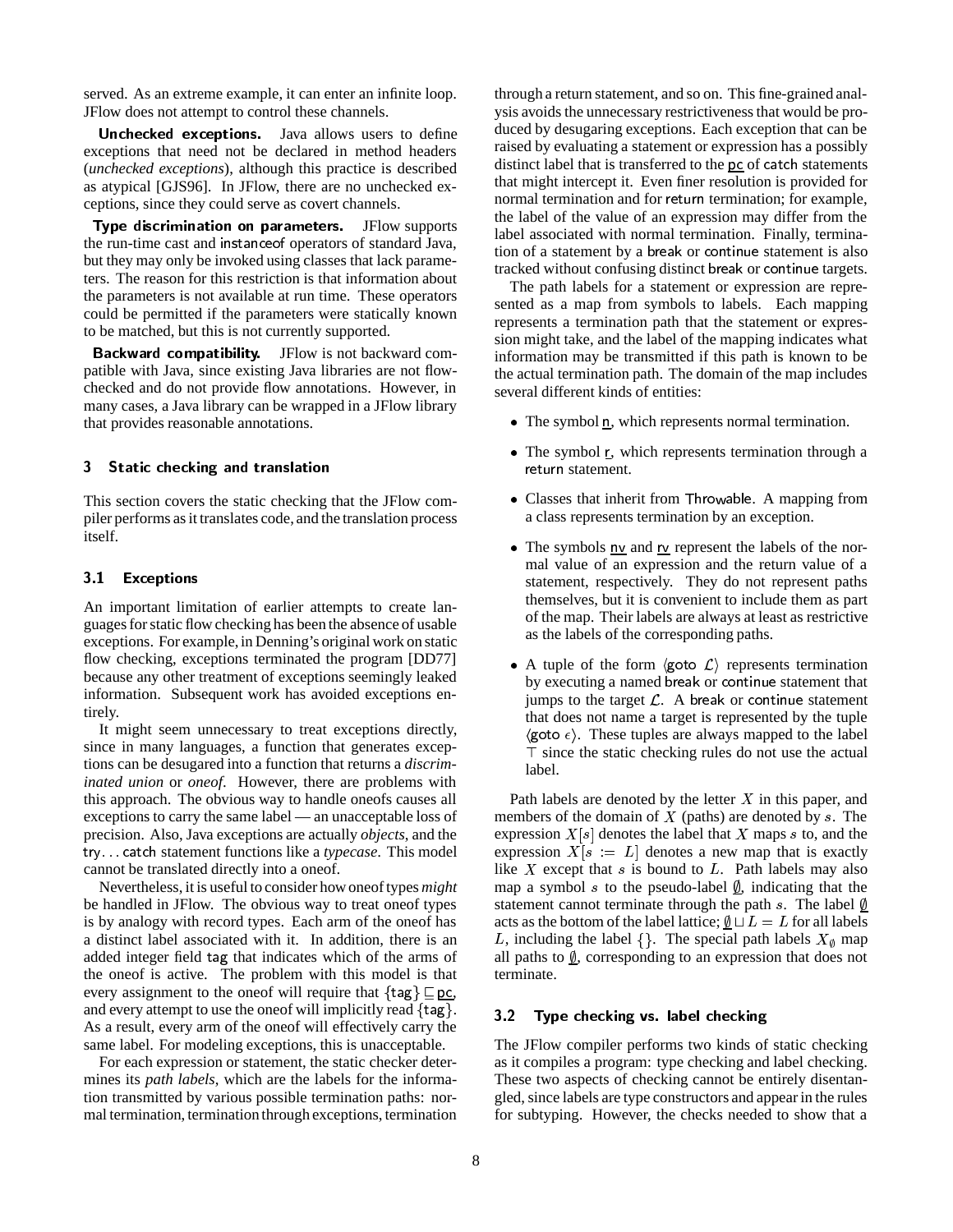$$
A^g[C] = \langle \text{class } C \big[ [., \mathcal{P}_i..] \big] \dots \{ \dots \} \rangle
$$
  

$$
(A \vdash \mathcal{Q}_i \approx \mathcal{Q}'_i) \lor (\mathcal{P}_i = \langle \text{covariant label } id \rangle \land A \vdash \mathcal{Q}_i \sqsubseteq \mathcal{Q}'_i)
$$
  

$$
A \vdash_T C[., \mathcal{Q}_i..] \leq C[., \mathcal{Q}'_i..]
$$

$$
Ag[C] = \langle \text{class } C \big[ [..P_i..] \big] \text{ extends } t_s \dots \{...\} \rangle
$$
  
\n
$$
T_s = interp \cdot T(t_s, class\text{-}env(C[..Q_i..]))
$$
  
\n
$$
A \vdash_T T_s \leq C' [..Q'_i..]
$$
  
\n
$$
A \vdash_T C[..Q_i..] \leq C' [..Q'_i..]
$$

#### Figure 8: Subtype rules

statement or expression is safe largely can be classified as either type or label checks. This paper focuses on the rules for checking labels, since the type checks are almost exactly the same as in Java.

There are several kinds of judgements made during static checking. The judgment  $A \vdash_T E : T$  means that E has type T in environment A. The judgment  $A \vdash E : X$  is the information-flow counterpart: it means that  $E$  has path labels X in environment A. The symbol  $\vdash_T$  is used to denote inferences in the type domain. The environment A maps identifiers (*e.g.*, class names, parameter names, variable names) to various kinds of entities. As with path labels, the notation  $A[s]$  is the binding of symbol s in A. The notation  $A[s := B]$  is a new environment with s rebound to B. In the rules given here, it is assumed that the declarations of all classes are found in the global environment,  $A<sup>g</sup>$ .

A few more comments on notation will be helpful at this point. The use of large brackets indicates an optional syntactic element. The letter  $T$  represents a type, and  $t$  represents a type expression. The letter  $C$  represents the name of a class. The letter  $L$  represents a label, and  $l$  represents a label expression.  $\tau$  represents an labeled type expression; that is, a pair containing a type expression and an optional label expression. The function *interp-T* $(t, A)$  converts type expressions to types, and the function *interp-L*(l; A) converts label expressions to labels. The letter  $v$  represents a variable name. The letter  $P$  represents a formal parameter of a class, and the letter Q represents an actual parameter used in an instantiation of a parameterized class.

#### 3.3 Subtype rules

There are some interesting interactions between type and label checking. Consider the judgment  $A \vdash_T S \leq T$ , meaning " $S$  is a subtype of  $T$ ". This judgement must be made in JFlow, as in all languages with subtyping. Here,  $S$  and  $T$  are ordinary unlabeled types. The subtype rule, shown in Figure 8, is as in Java, except that it must take account of class parameters. If  $S$  or  $T$  is an instantiation of a parameterized class, subtyping is invariant in the parameters except when a label parameter is declared to be covariant. This subtyping rule is the first one shown in Figure 8. The function *class-env*, used in the figure, generates an extension of the global environment in which the formal parameters of a class (if any) are

| true                                                                                                        |  |
|-------------------------------------------------------------------------------------------------------------|--|
| $A \vdash literal : X_{\emptyset}[\underline{n} := A[\underline{pc}], \underline{nv} := A[\underline{pc}]]$ |  |
|                                                                                                             |  |
| true                                                                                                        |  |
| $A \vdash$ ; : $X_{\emptyset}$ [n : = A[pc]]                                                                |  |
|                                                                                                             |  |
| $A[v] = \langle$ var   final $T\{L\}$ uid $\rangle$                                                         |  |
|                                                                                                             |  |
| $X = X_{\emptyset}$ [n := A[pc], nv := $L \sqcup A[pc]$ ]                                                   |  |
| $A \vdash v : X$                                                                                            |  |
|                                                                                                             |  |
|                                                                                                             |  |
| $A \vdash E : X$                                                                                            |  |
| $A[v] = \langle$ var $T\{L\}$ uid $\rangle$                                                                 |  |
|                                                                                                             |  |
| $A \vdash X$ [nv] $\sqsubset L$                                                                             |  |
| $A \vdash v = E : X$                                                                                        |  |
|                                                                                                             |  |
|                                                                                                             |  |
| $A \vdash S_1 : X_1$                                                                                        |  |
| $extend(A, S_1)[\underline{pc} := X_1[\underline{n}] \vdash S_2 : X_2$                                      |  |
| $X = X_1   \underline{\mathsf{n}} := \underline{\emptyset} \oplus X_2$                                      |  |
| $A \vdash S_1; S_2 : X$                                                                                     |  |

 $(X = X_1 \oplus X_2) \equiv \forall s (X[s] = X_1[s] \sqcup X_2[s])$ 



bound to the actual parameters:  $A^g$  [...*param-id*( $\mathcal{P}_i$ ) :=  $\mathcal{Q}_i$ ...]

Using this rule, Vector<sup>[L]</sup> (from Figure 4) would be a subtype of AbstractList[L'] only if  $L \approx L'$ . Java arrays (written as  $T\{L\}$ ]) are treated internally as a special type with two parameters,  $T$  and  $L$ . As in Java, they are covariant in  $T$ , but like most JFlow classes, invariant in  $L$ . User-defined types may not be parameterized on other types.

If  $S$  and  $T$  are not instantiations of the same class, it is necessary to walk up the type hierarchy from  $S$  to  $T$ , rewriting parameters, as shown in the second rule in Figure 8. Together, the two rules inductively prove the appropriate subtype relationships.

#### $3.4$ Label-checking rules

Let us consider a few examples of static checking rules. Space restrictions prevent presentation of all the rules, but a complete description of the static checking rules of JFlow is available [Mye99].

Consider Figure 9, which contains some of the most basic rules for static checking. The first rule shows that a literal expression always terminates normally and that its value is labeled with the current pc, as described earlier. The second rule shows that an empty statement always terminates normally, with the same pc as at its start.

The third rule shows that the value of a variable is labeled with both the label of the variable and the current pc. Note that the environment maps a variable identifier to an entry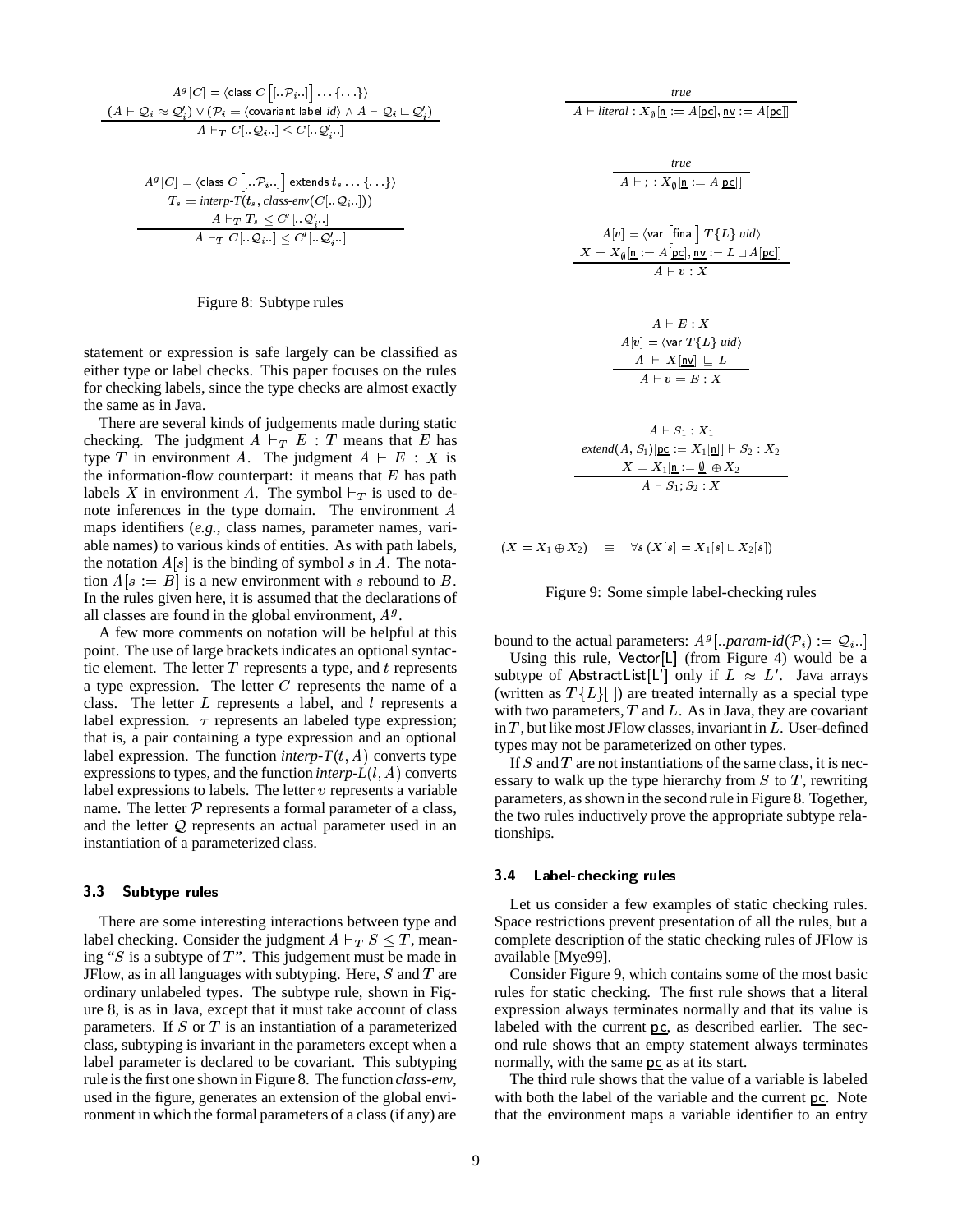$$
A \vdash E_a : X_a
$$
\n
$$
A[\underline{\mathbf{p}}\underline{\mathbf{c}} := X_a[\underline{\mathbf{n}}]] \vdash E_i : X_i
$$
\n
$$
A[\underline{\mathbf{p}}\underline{\mathbf{c}} := X_i[\underline{\mathbf{n}}]] \vdash E_v : X_v
$$
\n
$$
X_1 = exc(X_a \oplus X_i \oplus X_v, X_a[\underline{\mathbf{n}}\underline{\mathbf{v}}], \text{NullPointerException)}
$$
\n
$$
X_2 = exc(X_1, X_a[\underline{\mathbf{n}}\underline{\mathbf{v}}] \sqcup X_i[\underline{\mathbf{n}}\underline{\mathbf{v}}], \text{OutOfBoundsException})
$$
\n
$$
X = exc(X_2, X_a[\underline{\mathbf{n}}\underline{\mathbf{v}}] \sqcup X_v[\underline{\mathbf{n}}\underline{\mathbf{v}}], \text{ArrayStoreException})
$$
\n
$$
A \vdash_T E_a : T\{L_a\}[\ ]
$$
\n
$$
A \vdash X_v[\underline{\mathbf{n}}\underline{\mathbf{v}}] \sqcup X[\underline{\mathbf{n}}] \sqsubseteq L_a
$$
\n
$$
A \vdash E_a[E_i] = E_v : X
$$

$$
A \vdash E : X_E
$$
  
\n
$$
A[\underline{\mathbf{p}}\underline{c} := X_E[\underline{\mathbf{n}}\underline{v}]] \vdash S_1 : X_1
$$
  
\n
$$
A[\underline{\mathbf{p}}\underline{c} := X_E[\underline{\mathbf{n}}\underline{v}]] \vdash S_2 : X_2
$$
  
\n
$$
X = X_E[\underline{\mathbf{n}} := \underline{\emptyset}] \oplus X_1 \oplus X_2
$$
  
\n
$$
A \vdash \text{if } (E) S_1 \text{ else } S_2 : X
$$

$$
L = fresh\text{-}variable()
$$
  
\n
$$
A' = A[\underline{pc} := L, \langle \text{goto } \epsilon \rangle := L]
$$
  
\n
$$
A' \vdash E : X_E
$$
  
\n
$$
A'[\underline{pc} := X_E[\underline{m}]] \vdash S : X_S
$$
  
\n
$$
A \vdash X_S[\underline{n}] \sqsubseteq L
$$
  
\n
$$
X = (X_E \oplus X_S)[\langle \text{goto } \epsilon \rangle := \underline{\emptyset}]
$$
  
\n
$$
A \vdash \text{while } (E) \cdot S : X
$$
  
\n
$$
A \vdash \text{do } S \text{ while } (E) : X
$$

$$
A \vdash A[\underline{\mathsf{pc}}] \sqsubseteq A[\langle \mathsf{goto} \ \mathcal{L} \rangle] \\
A \vdash \mathsf{continue} \ \mathcal{L} : X_{\emptyset}[\langle \mathsf{goto} \ \mathcal{L} \rangle := \top] \\
A \vdash \mathsf{break} \ \mathcal{L} : X_{\emptyset}[\langle \mathsf{goto} \ \mathcal{L} \rangle := \top]
$$

$$
A \vdash S : X'
$$
  
\n
$$
s \in \{\underline{n}, \underline{r}\}
$$
  
\n
$$
\forall (s' \mid s' \in paths \land s' \neq s) \ X[s'] = \underline{\emptyset}
$$
  
\n
$$
X = X'[s := A[\underline{pc}]]
$$
  
\n
$$
A \vdash S : X
$$

 $paths = all symbols except nv, rv$ 

$$
\mathit{exc}(X,L,C)=X\oplus X_\emptyset[\underline{\mathsf{n}}:=L,\ \underline{\mathsf{n}\mathsf{v}}:=L,\ C:=L]
$$

Figure 10: More label-checking rules

of either the form  $\langle \text{var } T\{L\} \text{ }uid \rangle$  or  $\langle \text{var } \text{final } T\{L\} \text{ }uid \rangle$ , where T is the variable's type, L is its label, and *uid* is a unique identifier distinguishing it from other variables of the same name.

The fourth rule covers assignment to a variable. Assign-

ment is allowed if the variable's label is more restrictive than that of the value being assigned (which will include the current pc). Whether one label is more restrictive than other is inferred using the current environment, which contains information about the static principal hierarchy. The complete rule for checking this statement would have an additional antecedent  $A \vdash_T E : T$ , but such type-checking rules have been omitted in the interest of space.

The final rule in Figure 9 covers two statements  $S_1$  and  $S_2$  performed in sequence. The second statement is executed only if the first statement terminated normally, so the correct pc for checking the second statement is the normal path label of the first statement  $(X_1[\underline{n}])$ . The function *extend* extends the environment  $A$  to add any local variable declarations in the statement  $S_1$ . The path labels of the sequence must be at least as restrictive as path labels of both statements; this condition is captured by the operator  $\oplus$ , which merges two sets of path labels, joining all corresponding paths from both.

Figure 10 contains some more complex rules. The rule for array element assignment mirrors the order of evaluation of the expression. First, the array expression  $E_a$  is evaluated, yielding path labels  $X_a$ . If it completes normally, the index expression  $E_i$  is evaluated, yielding  $X_i$ . Then, the assigned value is evaluated. Java checks for three possible exceptions before performing the assignment. The function *exc*, defined at the bottom, is used to simplify these conditions. This function creates a set of path labels that are just like  $X$  except that they include an additional path, the exception  $C$ , with the path label L. Since observation of normal termination (n) or the value on normal termination (nv) is conditional on the exception *not* being thrown, *exc* joins the label L to these two mappings as well. Finally, avoiding leaks requires that the label on the array elements  $(L_a)$  is at least as restrictive as the label on the information being stored  $(X_v \cdot \text{nv})$ .

The next rule shows how to check an if statement. First, the path labels  $X_E$  of the expression are determined. Since execution of  $S_1$  or  $S_2$  is conditional on E, the pc for these statements must include the value label of E,  $X_{E}$ [nv]. Finally, the statement as a whole can terminate through any of the paths that terminate  $E$ ,  $S_1$ , or  $S_2$ — except normal termination of E, since this would cause one of  $S_1$  or  $S_2$  to be executed. If the statement has no else clause, the statement  $S_2$  is considered to be an empty statement, and the second rule in Figure 9 is applied.

The next rule, for the while statement, is more subtle because of the presence of a loop. This rule introduces a label variable  $L$  to represent the information carried by the continuation of the loop through various paths. L represents an unknown label that will be solved for later. It is essentially a loop invariant for information flow. L may carry information from exceptional termination of  $E$  or  $S$ , or from break or continue statements that occur inside the loop. An entry is added to the environment for the tuple  $\langle$  goto  $\epsilon$  to capture information flows from any break or continue statements within the loop. The rules for checking break and continue, shown below the rule for while, use these environment entries to apply the proper restriction on information flow.

Assuming that L is the entering pc label,  $X_S[n]$  is the final  $p c$  label. The final condition requires that  $L'$  may be at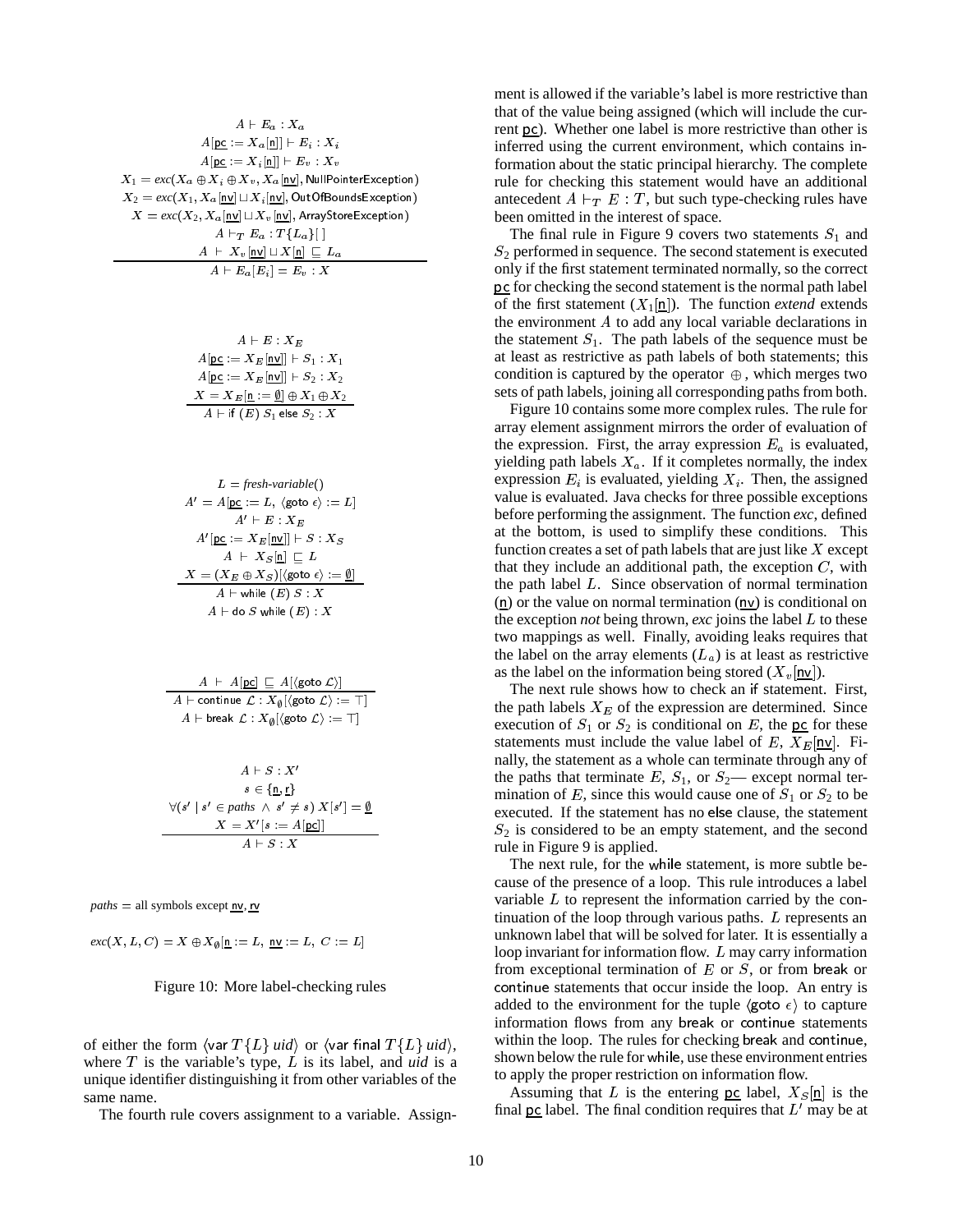$$
A \vdash_T E : \text{class } C \{ \dots \}
$$
  

$$
A \vdash E : X_E
$$
  

$$
X = exc(X_E, X_E \text{ [n]}], C) \text{ [n := d]}
$$
  

$$
A \vdash \text{throw } E : X
$$

$$
A \vdash S : X_S
$$
  
\n
$$
\underline{pc}_i = exc\text{-}label}(X_S, C_i)
$$
  
\n
$$
A[\underline{pc} := \underline{pc}_i, v_i := \langle \text{var final } C\{\underline{pc}_i\} \text{} fresh\text{-}uid()\rangle] \vdash S_i : X_i
$$
  
\n
$$
X = (\bigoplus_i X_i) \oplus uncaught(X_S, (..., C_i, ...))
$$
  
\n
$$
A \vdash \text{try } \{S\} \text{} ... catch (C_i \ v_i) \{S_i\} ... : X
$$

$$
A \vdash S_1 : X_1 \qquad A \vdash S_2 : X_2
$$

$$
X = X_1[\underline{n} := \underline{\emptyset} \oplus X_2
$$

$$
A \vdash \text{try } \{S_1\} \text{ finally } \{S_2\} : X
$$

 $\mathit{exc}\text{-}label(X,C)=\bigsqcup_{C':(C'$ 

 $(X' = uncaught(X, (..., C_i, ...))) \equiv$  $X'[s] = (if (\exists i (s \leq C_i))$  then  $\underline{\emptyset}$  else  $X[s])$ 

#### Figure 11: Exception-handling rules

most as restrictive as  $L$ , which is what establishes the loop invariant.

The last rule in Figure 10 applies to any statement, and is important for relaxing restrictive path labels. It is intuitive: if a statement (or a sequence of statements) can only terminate normally, the pc at the end is the same as the pc at the beginning. The same is true if the statement can only terminate with a return statement. This rule is called the *single-path rule*. It would not be safe for this rule to apply to exception paths. To see why, suppose that a set of path labels formally contains only a single exception path <sup>C</sup>. However, that path might include multiple paths consisting of exceptions that are subclasses of C. These multiple paths can be discriminated using a try...catch statement. The unusual Java exception model prevents the single-path rule from being applied to exception paths.

However, Java is a good language to extend for static flow analysis in other ways because it fully specifies evaluation order. This property makes static checking of information flow simpler, because the rules tend to encode all possible evaluation orders. If there were non-determinism in evaluation order, it could be encoded by adding label variables in a manner similar to the rule for the while statement.

#### 3.5 Throwing and catching exceptions

Exceptions can be thrown and caught safely in JFlow using the usual Java constructs. Figure 11 shows the rule for the throw statement, a try... catch statement that lacks a finally clause, and a try... finally statement. (A try statement with both catch clauses and a finally clause can be desugared into  $y = true;$ try  $\{$ for the contract of the contract of the contract of the contract of the contract of the contract of the contract of the contract of the contract of the contract of the contract of the contract of the contract of the contra if  $(x)$  throw new  $E()$ ;  $y = false;$ graduate and the contract of the contract of the contract of the contract of the contract of the contract of the contract of the contract of the contract of the contract of the contract of the contract of the contract of t catch  $(E e) \{ \}$ 



a try... catch inside a try... finally.) The rule for throw is straightforward.

The idea behind the try...catch rule is that each catch clause is executed with a pc that includes all the paths that might cause the clause to be executed: all the paths that are exceptions where the exception class is *either* a subclass or a superclass of the class named in the catch clause. The function *exc-label* joins the labels of these paths. The path labels of the whole statement merge all the path labels of the various catch clauses, plus the paths from  $X<sub>S</sub>$  that might not be caught by some catch clause, which include the normal termination path of  $X<sub>S</sub>$  if any.

The try... finally rule is very similar to the rule for sequencing two statements. One difference is that the statement  $S_2$ is checked with exactly the same initial  $pc$  that  $S_1$  is, since  $S_2$  is executed no matter how  $S_1$  terminates.

To see how these exception rules work, consider the code in Figure 12. In this example, x and y are boolean variables. This code transfers the information in x to y by using an implicit flow resulting from an exception. In fact, the code is equivalent to the assignment  $y = x$ . Using the rule of Figure 11, the path labels of the throw statement are  $\{E \rightarrow \{x\}\}\$ , so the path labels of the if statement are  $X = \{E \rightarrow \{x\}, \underline{n} \rightarrow \{x\}\}\.$  The assignment y = false is checked with  $p c = X[n] = \{x\}$ , so the code is allowed only if  $\{x\} \sqsubset \{y\}$ . This restriction is correct since it is exactly what the equivalent assignment statement would have required. Finally, applying both the try-catch rule here and the single-path rule from Figure 10, the value of  $p_c$  after the code fragment is seen to be the same as at its start. Throwing and catching an exception does not necessarily taint subsequent computation.

#### 3.6 Run-time label checking

An interesting aspect of checking JFlow is checking the switch label statement, which inspects a dynamic label at run time. The inference rule for checking this statement is given in Figure 13. Intuitively, the switch label statement tests the equation  $X_E[nv] \sqsubseteq L_i$  for every arm until it finds one for which the equation holds, and executes it. However, this test cannot be evaluated either statically or at run time. Therefore, the test is split into two stronger conditions: one that can be tested statically, and one that can be tested dynamically. This rule naturally contains the static part of the test.

Let  $L_{RT}$  be the join of all possible run-timerepresentable components (i.e., components that do not mention formal label or principal parameters). The static test is that  $X_E[\underline{{\sf nv}}] \sqcup L_{RT} \sqsubseteq L_i \sqcup L_{RT}$  (equiva-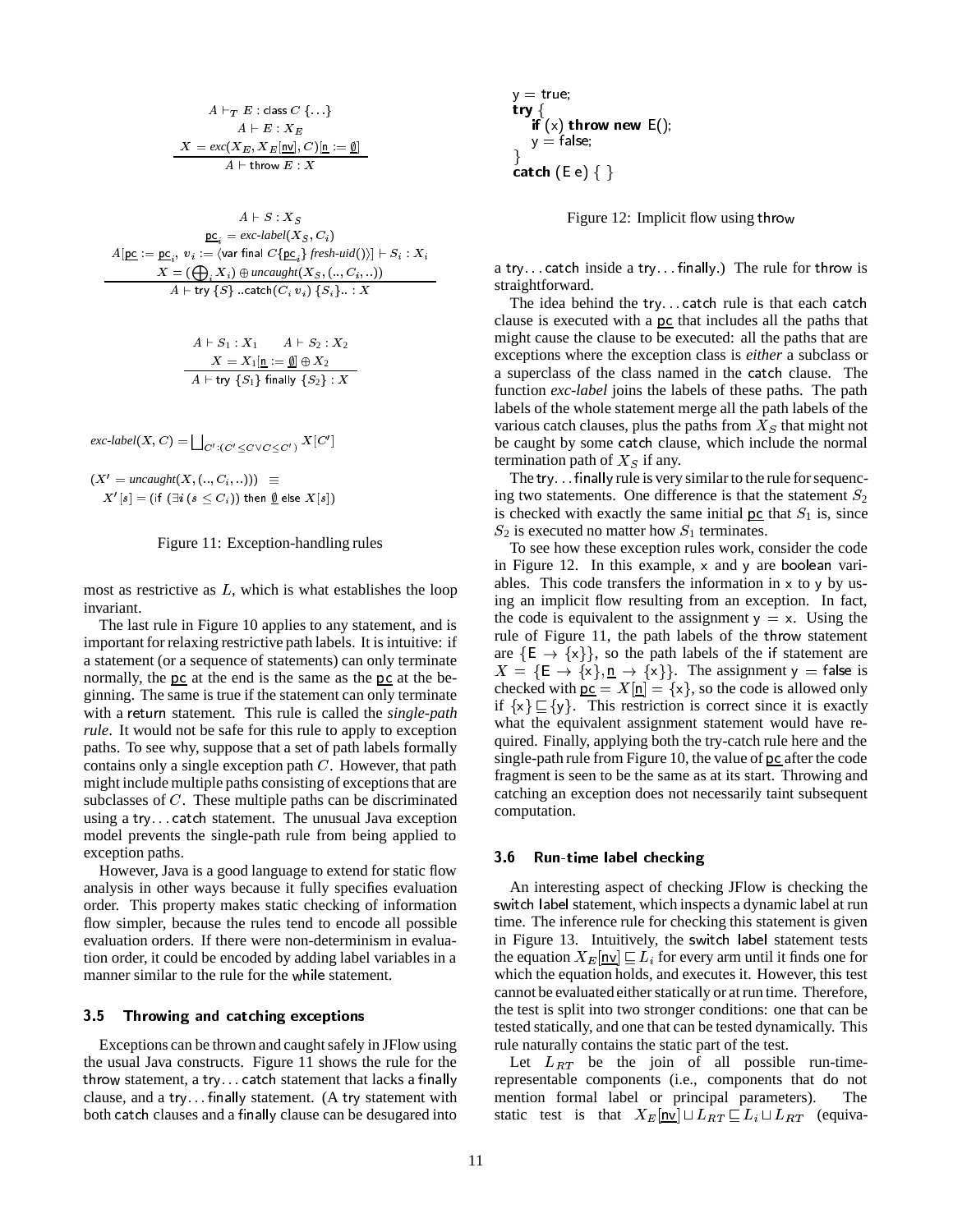$$
A \vdash E : X_E
$$
\n
$$
L_i = interp \cdot L(l_i, A)
$$
\n
$$
A \vdash X_E \underline{[n\mathbf{v}]} \subseteq L_i \sqcup L_{RT}
$$
\n
$$
A \vdash_T E : T
$$
\n
$$
A \vdash_T T \leq interp \cdot T(t_i, A)
$$
\n
$$
\underline{bc}_0 = X_E \underline{[n]}
$$
\n
$$
\underline{bc}_i = \underline{bc}_{i-1} \sqcup label(X_E \underline{[n\mathbf{v}]} \sqcup L_i)
$$
\n
$$
A[\underline{pc} := \underline{pc}_i, v_i := \langle \text{var final } T_i \{L_i\} \text{ fresh-uid(\rangle)] \vdash S_i : X_i
$$
\n
$$
X = X_E \oplus (\bigoplus_i X_i)
$$
\n
$$
A \vdash \text{switch label}(E) \{ \text{...case } (t_i \{l_i\} \ v_i) \ S_i .. \} : X
$$



lently,  $X_E[\text{nv}] \sqsubseteq L_i \sqcup L_{RT}$ ; the dynamic test is that  $X_E[\text{nv}] \sqcap L_{RT} \sqsubseteq L_i \sqcap L_{RT}$ . Together, these two tests imply the full condition  $X_E[nv] \sqsubseteq L_i$ .

The test itself may be used as an information channel, so after the check, the <u>pc</u> must include the labels of  $X_{E}$ [nv] and every  $L_i$  up to this point. This rule uses the *label* function to achieve this. When applied to a label  $L$ , it generates a new label that joins together the labels of all variables that are mentioned in L. However, the presence of *label* in constraint equations does not change the process of solving label constraints in any fundamental way.

#### 3.7 Checking method calls

Let us now look at some of the static checking associated with objects. Static checking in object-oriented languages is often complex, and the various features of JFlow only add to the complexity. This section shows how, despite this complexity, method calls and constructor calls (via the operator new) are checked statically.

The rules for checking method and constructor calls are shown in Figures 14 and 15. Figure 14 defines some generic checking that is performed for all varieties of calls, and Figure 15 defines the rules for checking ordinary method calls, static method calls, and constructor calls.

To avoid repetition, the checking of both static and nonstatic method calls, and also constructor calls, is expressed in terms of the predicate *call*, which is defined in Figure 14. This predicate is in turn expressed in terms of two predicates: *call-begin* and *call-end*.

The predicate *call-begin* checks the argument expressions and establishes that the constraints for calling the method are satisfied. In this rule, the functions *type-part* and *label-part* interpret the type and label parts of a labeled type  $\tau$ . The rule determines the begin label  $L_I$ , the default return label  $L_{RV}^{def}$ , and the argument environment  $A^a$ , which binds all the method arguments to appropriately labeled types. Invoking a method requires evaluation of the arguments  $E_i$ , producing corresponding path labels  $X_i$ . The argument labels are bound in  $A^a$  to labels  $L_j$ , so the line  $(X_j[\underline{\mathsf{nv}}] \sqsubseteq L_j)$  ensures that the actual arguments can be assigned to the formals. The beginlabel  $L_I$  is also required to be more restrictive than the pc

| $A \vdash call\text{-}begin(C[\mathcal{Q}_i], , E_j, ), S, A^a, L_I, L_{BV}^{def})$    |  |
|----------------------------------------------------------------------------------------|--|
| $A \vdash \textit{call-end}(C[\mathcal{Q}_i], \mathcal{S}, A^a, L_I, L_{BV}^{def}): X$ |  |
| $A \vdash \text{call}(C[\mathcal{Q}_i], (., E_j, .), S) : X$                           |  |

$$
\mathcal{S} = \langle \begin{bmatrix} \text{static} \end{bmatrix} \tau_r \ m \begin{bmatrix} \{I\} \end{bmatrix} (\ldots \tau_j \ a_j \ldots) \begin{bmatrix} : \{R\} \end{bmatrix} \text{ throws}(\ldots \tau_k \ldots) \text{ where } \mathcal{K}_l \rangle
$$
\n
$$
X_0 = X_{\emptyset} \boxed{n} := A[\underline{\text{pc}}]
$$
\n
$$
A[\underline{\text{pc}} := X_{j-1} \boxed{n}] \vdash E_j : X_j
$$
\n
$$
L_j = \text{fresh-variable}()
$$
\n
$$
uid_j = \text{fresh-id}()
$$
\n
$$
A^a = A^c[\ldots a_j := \langle \text{var final type-part}(\tau_j, A^c) \{L_j\} \ u id_j \rangle \ldots]
$$
\n
$$
L_I = (\text{if } \begin{bmatrix} \{I\} \end{bmatrix} \text{ then } \text{interp-L}(I, A^a) \text{ else } X_{\text{max}(j)} \boxed{n}]
$$
\n
$$
A \vdash L_j \approx (\text{if labeled } (\tau_j) \text{ then } \text{label-part} (\tau_j, A^a) \sqcup L_I \text{ else } L_j)
$$
\n
$$
A \vdash X_{\text{max}(j)} \boxed{n} \sqsubseteq L_j
$$
\n
$$
L_R^{def} = (\text{if } (\tau_r = \text{void}) \text{ then } \{\} \text{ else } \boxed{j} X_j \boxed{n \nu}]
$$
\n
$$
\text{ satisfies-constraints}(A, A^a, A[\ldots a_j := E_j \ldots], (\ldots K_l \ldots))
$$
\n
$$
A \vdash \text{call-begin} (\text{C}[\mathcal{Q}_i], (\ldots E_j \ldots), \mathcal{S}, A^a, L_I, L_R^{def})
$$

let *interp*(*p*) = *interp-P-call*(*p*, *A*, *A*<sup>*a*</sup>, *A*<sup>*m*</sup>) in  
\ncase 
$$
K_i
$$
 of  
\n
$$
authority(...): true
$$
\ncaller(..*p<sub>j</sub>..):  $\forall (p_j) \exists (p' \in A[\underline{auth}]) \ A \vdash p' \succeq interp(p_j)$ \n
$$
actsFor(p_1, p_2): A \vdash interp(p_1) \succeq interp(p_2)
$$
\n
$$
end
$$
\nend*

 $satisfies-constraints(A, A^a, A^m, (...\mathcal{K}_i..))$ 

the contract of the contract of the contract of the contract of the contract of

-

$$
\mathcal{S} = \langle \begin{bmatrix} \text{static} \\ \tau_r \ m \end{bmatrix} \begin{bmatrix} I \end{bmatrix} \begin{bmatrix} \ldots \tau_j \ a_j \ldots \end{bmatrix} \begin{bmatrix} \cdot \{R\} \end{bmatrix} \text{ throws}(\ldots \tau_k \ldots) \text{ where } \mathcal{K}_l \rangle
$$
\n
$$
L_R = L_I \sqcup (\text{if } \begin{bmatrix} \cdot \{R\} \end{bmatrix} \text{ then } interp-L(R, A^a) \text{ else } \{\})
$$
\n
$$
L_{RV} = L_R \sqcup (\text{if } labeled(\tau_r) \text{ then } label-part(\tau_r, A^a) \text{ else } L_{RV}^{def})
$$
\n
$$
C_k = type-part(\tau_k, class-env(C[\mathcal{Q}_i]))
$$
\n
$$
X' = (\bigoplus_j X_j)[\underline{n} := L_R, \underline{n}y := L_{RV}]
$$
\n
$$
X = X' \oplus X_\emptyset [\ldots C_k := label-part(\tau_k, A^a) \sqcup L_R \ldots]
$$
\n
$$
A \vdash call-end(C[\mathcal{Q}_i], S, A^a, L_I, L_{RV}^{def}) : X
$$

the contract of the contract of the contract of the contract of the contract of the contract of the contract of

### Figure 14: Checking calls

after evaluating all of the arguments, which is  $X_{\max(j)}[\underline{n}].$ 

The call site must satisfy all the constraints imposed by the method, which is checked by the predicate *satisfies-constraints*. The rule for this predicate, also in Figure 14, uses the function *interp-P-call*, which maps identifiers used in the method constraints to the corresponding principals. To perform this mapping, the function needs environments corresponding to the calling code  $(A)$ , the called code  $(A^a)$ , and a special environment that binds the actual arguments  $(A^m)$ . The environment entry  $A[\underline{\text{auth}}]$  contains the set of principals that the code is known statically to act for. The judgement  $A \vdash p_1 \succeq p_2$  means that  $p_1$  is known statically to act for  $p_2$ . (The static principal hierarchy is also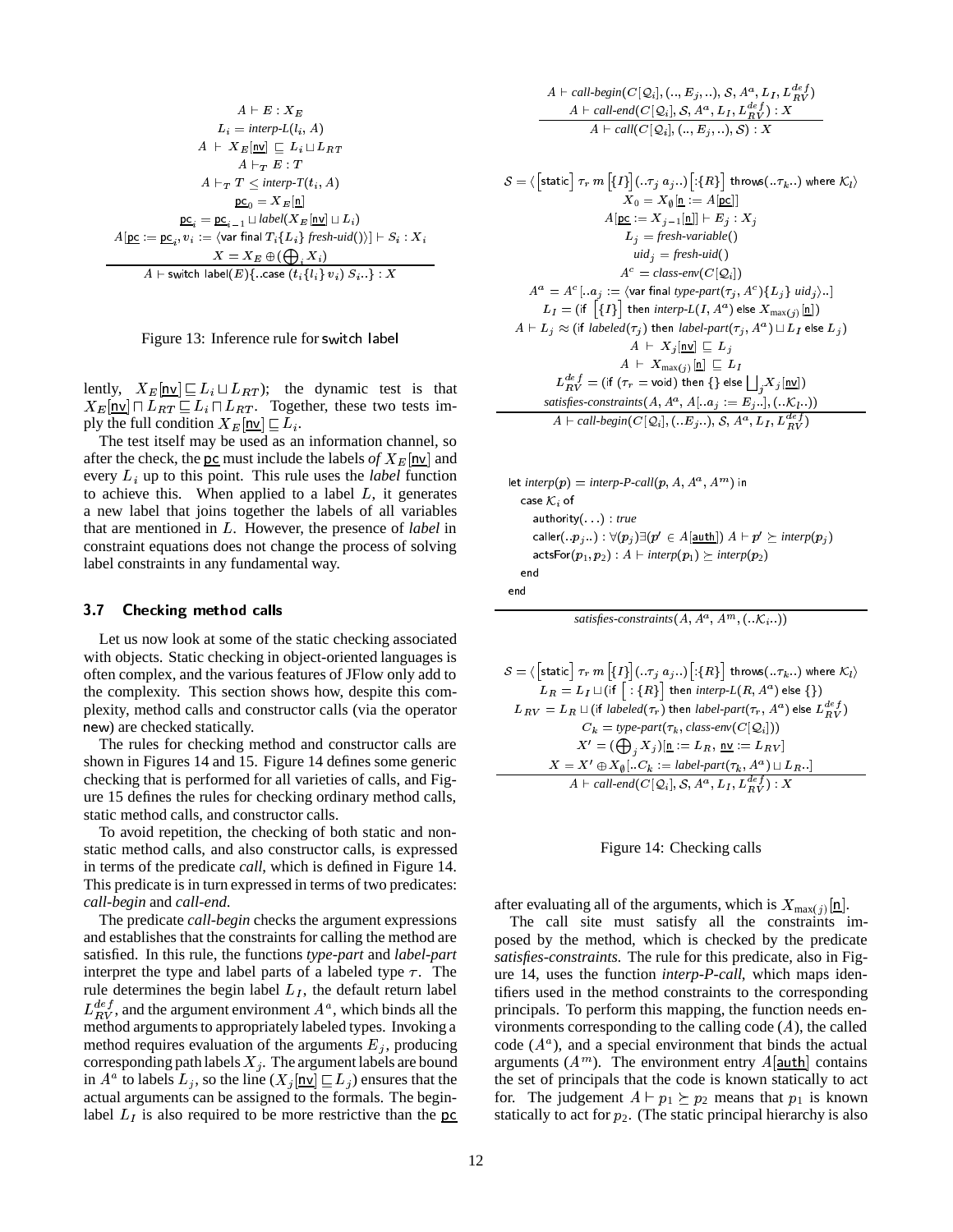$$
A \vdash_T E_s : C[..\, Q_i..]
$$
  
\n
$$
A \vdash_T E_j : T_j
$$
  
\n
$$
signature(C[..\, Q_i..], m(..\, T_j..), S)
$$
  
\n
$$
A \vdash E_s : X_s
$$
  
\n
$$
A[\underline{pc} := X_s[\underline{m}]] \vdash call(C[..\, Q_i..], (..\, E_j..), S) : X
$$
  
\n
$$
A \vdash E_s \cdot m(..\, E_j..) : X
$$

$$
T = interp \cdot T(t, A)
$$
  
\n
$$
A \vdash_T E_j : T_j
$$
  
\nsignature $(T, m(. \cdot T_j . .), S)$   
\n
$$
A \vdash call(T, (. . E_j . .), S) : X
$$
  
\n
$$
A \vdash t . m(. . E_j . .) : X
$$

$$
T = C[..Q_i..] = interp \cdot T(t, A)
$$
  
\n
$$
A^{g}[C] = \langle \text{class } C \left[ [..P_i..] \right] \dots \left[ \text{authority}(:,p_{l}..) \right] \dots \rangle
$$
  
\n
$$
A \vdash_T E_j : T_j
$$
  
\n
$$
signature(T, C(..T_j..), S)
$$
  
\n
$$
S = \langle C \left[ \{ I \} \right] (.r_j a_j..) \left[ : \{ R \} \right] \text{ throws}(.r_k..) \text{ where } \mathcal{K}_l \rangle
$$
  
\n
$$
S' = \langle \text{static } T \{ \} \text{ m} \left[ \{ I \} \right] (.r_j a_j..) \left[ : \{ R \} \right] \text{ throws}(.r_k..) \text{ where } \mathcal{K}_l \rangle
$$
  
\n
$$
A \vdash call(T, (.E_j..), S') : X
$$
  
\n
$$
\forall \text{parameters } p_l \} \exists (p \in A[\underline{\text{auth}}]) \ A \vdash p \succeq interp \cdot P(p_l, class\text{-env}(T))
$$
  
\n
$$
A \vdash \text{new } t(.E_j..) : X
$$



placed in the environment.)

Finally, the predicate *call-end* produces the path labels <sup>X</sup> of the method call by assuming that the method returns the path labels that its signature claims. The label  $L_{RV}^{def}$  is used as the label of the return value in the case where the return type,  $\tau_r$ , is not labeled. It joins together the labels of all of the arguments, since typically the return value of a function depends on all of its arguments.

The rules for the various kinds of method calls are built on top of this framework, as shown in Figure 15. In these rules, the function *signature* obtains the signature of the named method from the class. The rule for constructors contains two subtle steps: first, constructors are checked as though they were static methods with a similar signature. Second, a call to a constructor requires that the caller possess the authority of all principals in the authority of the class that are parameters. The caller does not need to have the authority of external principals named in the authority clause.

## 3.8 Constraint solving

As the rules for static checking are applied, they generate a constraint system of label variables for each method [ML97]. For example, the assignment rule of Figure 9 generates a constraint  $X[nv] \sqsubset L$ . All of the constraints are of the form  $A_1 \sqcup \ldots \sqcup A_m \sqsubseteq B_1 \sqcup \ldots \sqcup B_n$ . These constraints can be split into individual constraints  $A_i \sqsubseteq B_1 \sqcup \ldots \sqcup B_n$  because of the lattice properties of labels. The individual terms in the

$$
\begin{aligned} &\mathbf{T}\left[\left\Vert \text{actsFor}(p_1,p_2)\right\rangle \ S\right]\right. = \\ & \text{if}\,\,\left(\text{dynamic\_PH}.\text{actsFor}(\mathbf{T}\left[\!\left\Vert p_1\right\Vert\!\right),\mathbf{T}\left[\!\left\Vert p_2\right\Vert\!\right))\right)\,\mathbf{T}\left[\!\left\Vert S\right\Vert\!\right] \\ & \text{ }\mathbf{T}\left[\!\left\Vert \text{switch } \right\Vert \text{able}(\boldsymbol{E})\left\{ \right. .\text{case}(\,t_i\{l_i\})\,\boldsymbol{S}_i..\,\text{else}\,\boldsymbol{S}_e\,\}\right]\right]\right. = \\ & \text{if}\,\,\left(\mathbf{T}\left[\!\left\Vert \boldsymbol{X}_{E}\left[\underline{\mathbf{m}}\right]\cap\boldsymbol{L}_{RT}\right]\!\right).\text{relabelsTo}(\mathbf{T}\left[\!\left\Vert \boldsymbol{L}_1\sqcap\boldsymbol{L}_{RT}\right]\!\right)\right)\left\{ \right. \\ & \text{ }\mathbf{T}\left[\!\left\Vert \boldsymbol{S}_1\right]\right] \\ & \text{ } \right\} \text{ else } \dots \\ & \text{if}\,\,\left(\mathbf{T}\left[\!\left\Vert \boldsymbol{X}_{E}\left[\underline{\mathbf{m}}\right]\sqcap\boldsymbol{L}_{RT}\right]\!\right).\text{relabelsTo}(\mathbf{T}\left[\!\left\Vert \boldsymbol{L}_i\sqcap\boldsymbol{L}_{RT}\right]\!\right)\right)\left\{ \right. \\ & \text{ }\mathbf{T}\left[\!\left\Vert \boldsymbol{S}_i\right]\right] \\ & \text{ } \right\} \dots \text{ else } \left\{ \right. \mathbf{T}\left[\!\left\Vert \boldsymbol{S}_e\right]\right]\right\} \end{aligned}
$$



constraints may be policies, label variables, label parameters, dynamic labels, or expressions *label*(L) for some label <sup>L</sup>.

The constraints can be efficiently solved, using a modification to a lattice constraint-solving algorithm [RM96] that applies an ordering optimization [HDT87] shown to produce the best of several commonly-used iterative dataflow algorithms [KW94]. The approach is to initialize all variables in the constraints with the most restrictive label  $(T)$  and iteratively relax their labels until a satisfying assignment or a contradiction is found. The *label* does not create problems because it is monotonic. The relaxation steps are ordered by topologically sorting the constraints and looping on stronglyconnected components. The number of iterations required is  $O(nh)$  where h is the maximum height of the lattice structure [RM96], and also  $O(nd)$  where d is the maximum back edges in depth-first traversal of the constraint dependency graph [HDT87]. Both  $h$  and  $d$  seem likely to be bounded for reasonable programs. The observed behavior of the JFlow compiler is that constraint solving is a negligible part of run time.

#### $3.9$ **Translation**

The JFlow compiler is a static checker and source-to-source translator. Its output is a standard Java program. Most of the annotations in JFlow have no run-time representation; translation erases them, leaving a Java program. For example, all type labels are erased to produce the corresponding unlabeled Java type. Class parameters are erased. The declassify expression and statement are replaced by their contained expression or statement.

Uses of the built-in types label and principal are translated to the Java types jflow lang. Label and jflow lang Principal, respectively. Variables declared to have these types remain in the translated program. Only two constructs translate to interesting code: the actsFor and switch label statement, which dynamically test principals and labels, respectively. The translated code for each is simple and efficient, as shown in Figure 16. Note that the translation rule for switch label uses definitions from Figure 13. As discussed earlier, the runtime check is  $X_E$ [nv]  $\Box$   $L_{RT}$   $\Box$   $L_{RT}$ , which in effect is a test on labels that are completely representable at run time.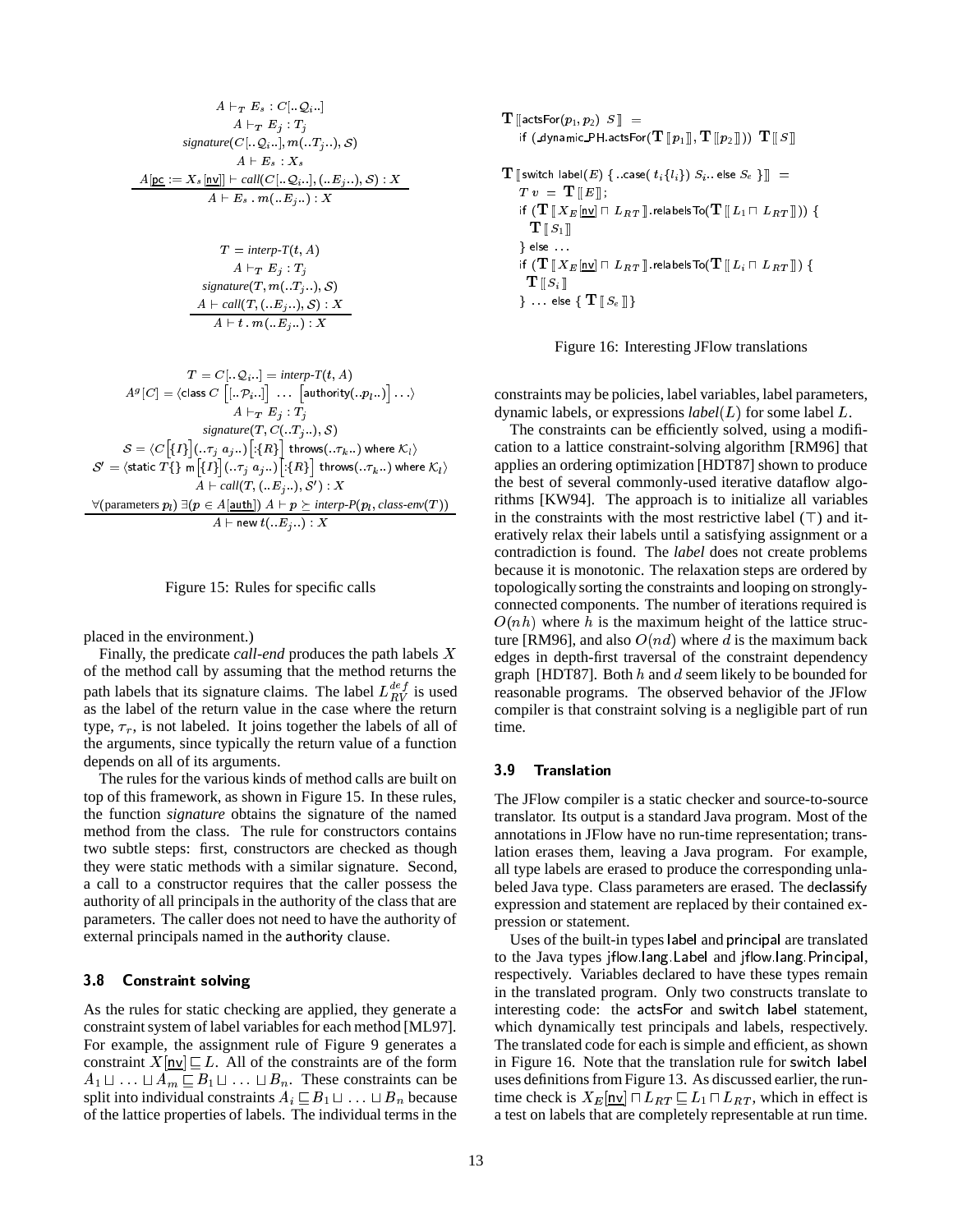The translated code uses the methods relabelsTo and acts-For of the classes jflow lang Label and jflow lang Principal, respectively. These methods are accelerated by a hash-table lookup into a cache of results, so the translated code is fast.

## 4 Related work

There has been much work on information flow control and on the static analysis of security guarantees. The lattice model of information flow comes from the early work of Bell and LaPadula[BL75] and Denning [Den76]. Most subsequent information control models use dynamic labels rather than static labels and therefore cannot be checked statically. The decentralized label model has similarities to the ORAC model [MMN90]: both models provide some approximation of the "originator-controlled release" labeling used by the U.S. DoD/Intelligence community, although the ORAC model is dynamically checked.

Static analysis of security guarantees also has a long history. It has been applied to information flow [DD77, AR80], to access control [JL78, RSC92], and to integrated models [Sto81]. There has recently been more interest in provablysecure programming languages, treating information flow checks in the domain of type checking. Some of this work has focused on formally characterizing existing information flow and integrity models [PO95, VSI96, Vol97]. Smith and Volpano have recently examined the difficulty of statically checking information flow in a multithreaded functional language [SV98], which JFlow does not address. However, the rules they define prevent the run time of a program from depending in any way on non-public data. Abadi [Aba97] has examined the problem of achieving secrecy in security protocols, also using typing rules, and has shown that encryption can be treated as a form of safe declassification through a primitive encryption operator.

Heintze and Riecke [HR98] have shown that informationflow-like labels can be applied to a simple language with reference types (the SLam calculus). They show how to statically check an integrated model of access control, information flow control, and integrity. Their labels include two components: one which enforces conventional access control, and one that enforces information flow control. Their model has the limitation that it is entirely static: it has no run-time access control, no declassification, and no run-time flow checking. It also does not provide label polymorphism or objects. Heintze and Riecke prove some useful soundness theorems for their model. This step would be desirable for JFlow, but important features like objects, inheritance and dependent types make formal proofs of correctness difficult at this point.

An earlier paper [ML97] introduced the decentralized label model and suggested a simple language for writing information-flow safe programs. JFlow extends the ideas of that simple language in several important ways and shows how to apply them to a real programming language, Java. JFlow adds support for objects, fine-grained exceptions, explicit parameterization, and the full decentralized label model [ML98]. Static checking is described by formal inference rules that specify much of the JFlow compiler. The

performance of the label inference algorithm (the constraint solver) also has been improved.

## 5 Conclusions

Privacy is becoming an increasingly important security concern, and static program checking appears to be the only technique that can provide this security with reasonable efficiency. This paper has described the new language JFlow, an extension of the Java language that permits static checking of flow annotations. To our knowledge, it is the first practical programming language that allows this checking. The goal of this work has been to add enough power to the static checking framework to allow reasonable programs to be written in a natural manner.

JFlow addresses many of the limitations of previous work in this area. It supports many language features that have not been previously integrated with static flow checking, including mutable objects (which subsume function values), subclassing, dynamic type tests, dynamic access control, and exceptions.

Avoiding unnecessary restrictiveness while supporting a complex language has required the addition of sophisticated language mechanisms: implicit and explicit polymorphism, so code can be written in a generic fashion; dependent types, to allow dynamic label checking when static label checking would be too restrictive; static reasoning about access control; statically-checked declassification.

This list of mechanisms suggests that one reason why static flow checking has not been widely accepted as a security technique, despite having been invented over two decades ago, is that programming language techniques and type theory were not then sophisticated enough to support a sound, practical programming model. By adapting these techniques, JFlow makes a useful step towards usable static flow checking.

## Acknowledgments

I would like to thank several people who read this paper and gave useful suggestions, including Sameer Ajmani, Ulana Legedza, and the reviewers. Kavita Bala, Miguel Castro, and Stephen Garland were particularly helpful in reviewing the static checking rules. I would also like to thank Nick Mathewson for his work on the PolyJ compiler, from which I was able to steal much code, and Barbara Liskov for her support on this project.

## Δ

JFlow contains several extensions to the standard Java grammar, in order to allow information flow annotations to be added. The following productions must be added to or modified from the standard Java Language Specification [GJS96]. As with the Java grammar, some modifications to this grammar are required if the grammar is to be input to a parser generator. These grammar modifications (and, in fact, the code of the JFlow compiler itself) were to a considerable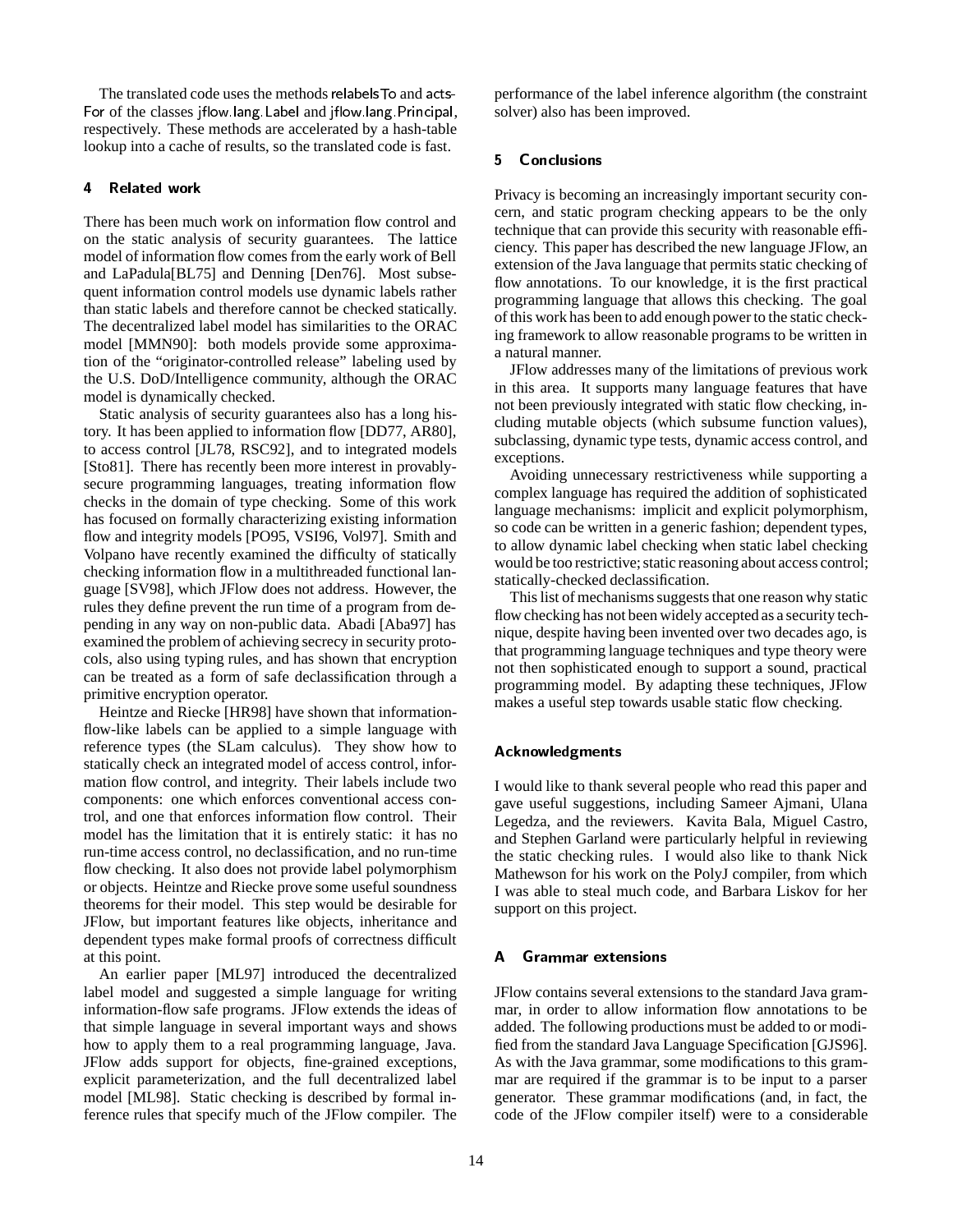extent derived from those of PolyJ, an extension to Java that supports parametric polymorphism [MBL97, LMM98].

## A.1 Label expressions

LabelExpr:  $\{ \text{ Components}_{opt} \}$ 

Components: Component Components ; Component

Component: Principal : Principals*opt* this **Identifier** \* Identifier

Principals: Principal Principals , Principal

Principal: Name

## A.2 Labeled types

Types are extended to permit labels. The new primitive types label and principal are also added.

LabeledType: PrimitiveType LabelExpr*opt* ArrayType LabelExpr*opt* Name LabelExpr*opt* TypeOrIndex LabelExpr*opt*

PrimitiveType: NumericType boolean label principal

The TypeOrIndex production represents either an instantiation or an array index expression. Since both use brackets, the ambiguity is resolved after parsing.

TypeOrIndex: Name [ ParamOrExprList ]

ArrayIndex: TypeOrIndex PrimaryNoNewArray [ Expression ]

ClassOrInterfaceType: Name TypeOrIndex

ParamOrExprList: ParamOrExpr ParamOrExprList , ParamOrExpr

ParamOrExpr: Expression LabelExpr

ArrayType: LabeledType [ ]

ArrayCreationExpression: new LabeledType DimExprs OptDims

## A.3 Class declarations

ClassDeclaration: Modifiers*opt* class Identifier Params*opt* Super*opt* Interfaces*opt* Authority*opt* ClassBody

InterfaceDeclaration: Modifiers*opt* interface Identifier Params*opt* ExtendsInterfaces*opt* Interfaces*opt* InterfaceBody

Params: [ ParameterList ]

ParameterList: Parameter ParameterList , Parameter

Parameter: label Identifier covariant label Identifier principal Identifier

Authority: authority ( Principals )

## $A<sub>4</sub>$

MethodHeader: Modifiers*opt* LabeledType Identifier BeginLabel*opt* ( FormalParameterList*opt* ) EndLabel*opt* Throws*opt* WhereConstraints*opt* Modifiers*opt* void Identifier BeginLabel*opt* ( FormalParameterList*opt* ) EndLabel*opt* Throws*opt* WhereConstraints*opt*

ConstructorDeclaration: Modifiers*opt* Identifier BeginLabel*opt* ( FormalParameterList ) EndLabel*opt* Throws*opt* WhereConstraints*opt*

FormalParameter: LabeledType Identifier OptDims

BeginLabel: LabelExpr

EndLabel: : LabelExpr

WhereConstraints: where Constraints

Constraints: **Constraint** Constraints , Constraint

## Constraint: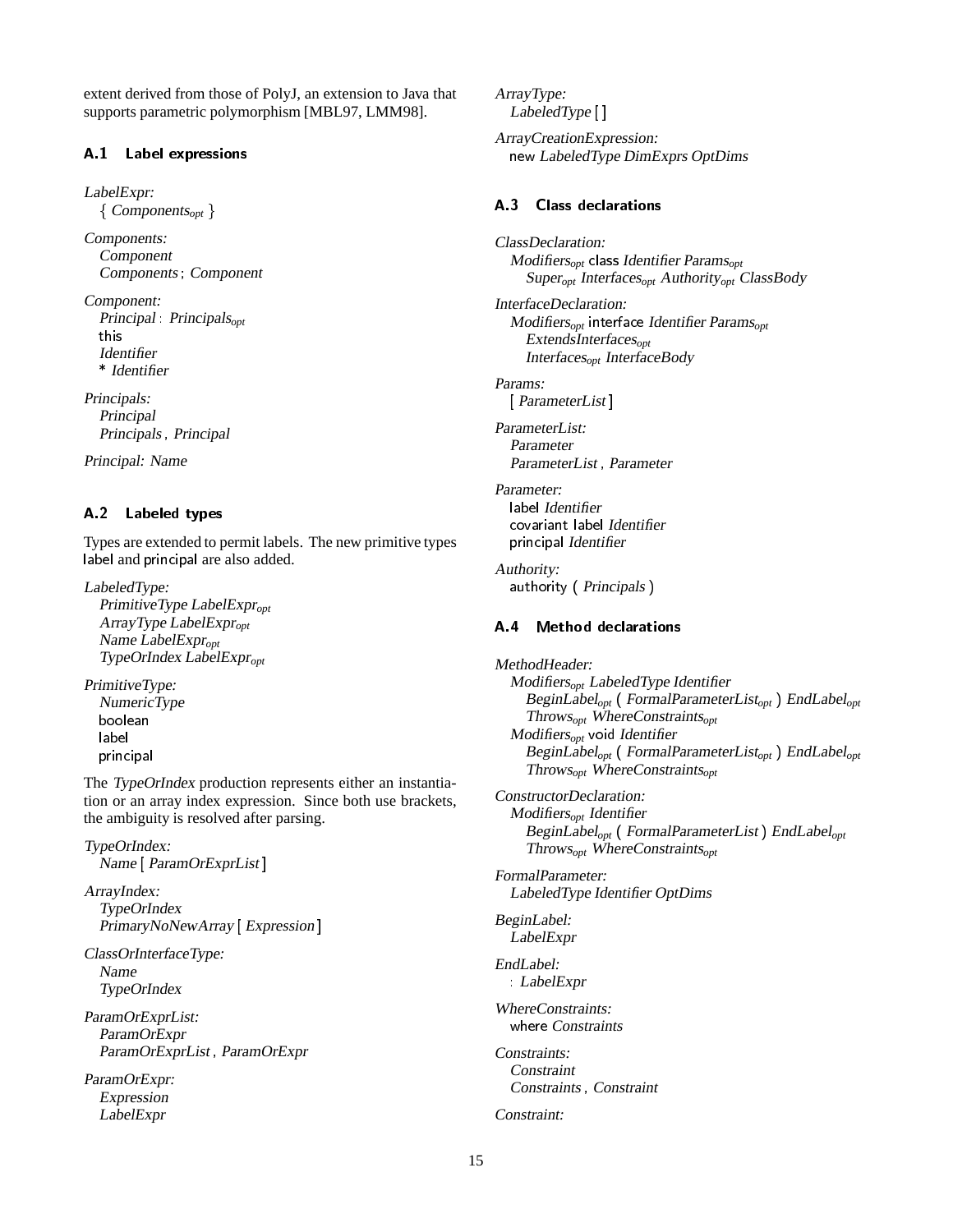Authority caller ( Principals ) actsFor ( Principal , Principal )

To avoid ambiguity, the classes in a throws list must be placed in parentheses. Otherwise a label might be confused with the method body.

## Throws:

throws ( ThrowList )

#### $A<sub>5</sub>$ **New statements**

Statement:

StatementWithoutTrailingSubstatement : existing productions : ForStatement SwitchLabelStatement ActsForStatement DeclassifyStatement

SwitchLabelStatement: switch label ( $Expression$ ) {  $LabelCase$ }

LabelCases: LabelCase LabelCases LabelCase

LabelCase: case ( Type LabelExpr Identifier ) OptBlockStatements case LabelExpr OptBlockStatements else OptBlockStatements

ActsForStatement: actsFor ( Principal , Principal ) Statement

The declassify statement executes a statement, but with some restrictions removed from pc.

DeclassifyStatement: declassify ( LabelExpr ) Statement

#### $A<sub>6</sub>$ **New expressions**

Literal: existing productions new label LabelExpr

DeclassifyExpression: declassify (Expression, LabelExpr)

## References

[Aba97] Martin Abadi. Secrecy by typing in security protocols. In *Proc. Theoretical Aspects of Computer Software: Third International Conference*, September 1997.

- [ACPP91] Martín Abadi, Luca Cardelli, Benjamin C. Pierce, and Gordon D. Plotkin. Dynamic typing in a statically typed language. *ACM Transactions on Programming Languages and Systems (TOPLAS)*, 13(2):237–268, April 1991. Also appeared as SRC Research Report 47.
- [AR80] Gregory R. Andrews and Richard P. Reitman. An axiomatic approach to information flow in programs. *ACM Transactions on Programming Languages and Systems*, 2(1):56–76, 1980.
- [BL75] D. E. Bell and L. J. LaPadula. Secure computer system: Unified exposition and Multics interpretation. Technical Report ESD-TR-75-306, MITRE Corp. MTR-2997, Bedford, MA, 1975. Available as NTIS AD-A023 588.
- [Car91] Luca Cardelli. Typeful programming. In E. J. Neuhold and M. Paul, editors, *Formal Description of Programming Concepts*. Springer-Verlag, 1991. An earlier version appeared as DEC Systems Research Center Research Report #45, February 1989.
- [DD77] Dorothy E. Denning and Peter J. Denning. Certification of programs for secure information flow. *Comm. of the ACM*, 20(7):504–513, 1977.
- [Den76] Dorothy E. Denning. A lattice model of secure information flow. *Comm. of the ACM*, 19(5):236– 243, 1976.
- [Den82] Dorothy E. Denning. *Cryptography and Data Security*. Addison-Wesley, Reading, Massachusetts, 1982.
- [GJS96] James Gosling, Bill Joy, and Guy Steele. *The Java Language Specification*. Addison-Wesley, August 1996. ISBN 0-201-63451-1.
- [HDT87] Susan Horwitz, Alan Demers, and Tim Teitelbaum. An efficient general iterative algorithm for dataflow analysis. *Acta Informatica*, 24:679–694, 1987.
- [HR98] Nevin Heintze and Jon G. Riecke. The SLam calculus: Programming with secrecy and integrity. In *Proc. 25th ACM Symp. on Principles of Programming Languages (POPL)*, San Diego, California, January 1998.
- [JL78] Anita K. Jones and Barbara Liskov. A language extension for expressing constraints on data access. *Comm. of the ACM*, 21(5):358–367, May 1978.
- [KW94] Atsushi Kanamori and Daniel Weise. Worklist management strategies for dataflow analysis. Technical Report MSR–TR–94–12, Microsoft Research, May 1994.